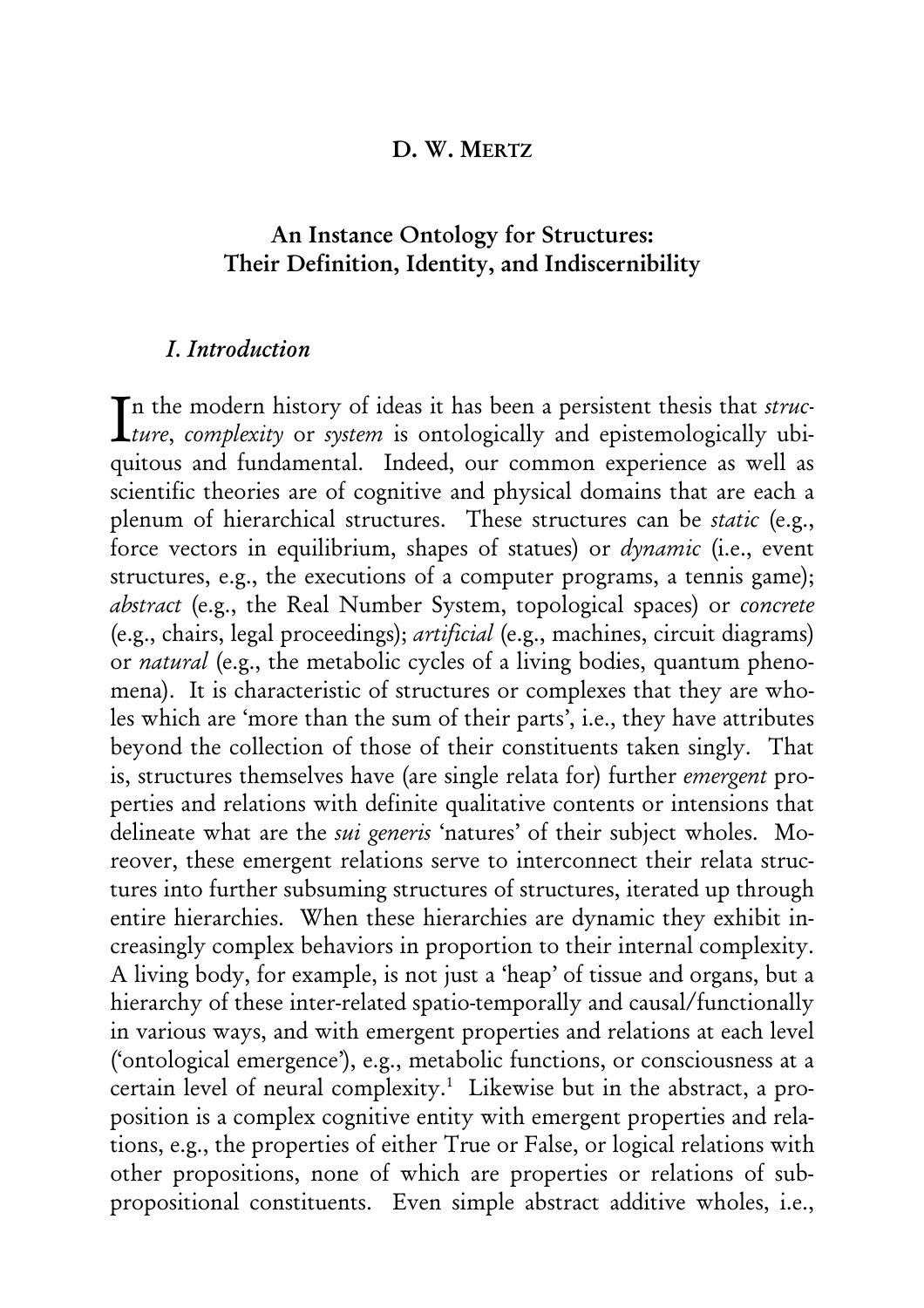sets, mereological sums, or random 'heaps', have emergent formal properties and relations non-existent at least at the level of 'urelements' ('mereological emergence'), e.g., Element-of, Part-of, Subset-of, In-1-to-1 correspondance-with.

The explanatory power of complexity continues to be the motivation for its systematic study across disciplinary fields under the rubric of General Systems Theory.<sup>2</sup> More narrowly, it is a characteristic of modern science that its explicit methodology is one of generating *similarities* of structure—isomorphisms or homomorphisms—between hypothesized theoretical structures that are heavily formal and systems of observed phenomena as extended by experimental apparatus. Narrower still, there is literature in the philosophy of science arguing that the best ontological account of foundational quantum physics is structural realism, and this to the extent that at some atomic ontic level the objects-inter-related conception of structure is to be replaced by the purely relational conception of only relations-inter-related as the basic elements of physical reality.3 Here the ultimate physical particulars and fields assay without remainder into properties and relations, an analysis that may be extended to space-time itself. The pivotal problem here, one considered by some insurmountable and thus rendering (ontological) structural realism untenable, is how there can be relational structures without supporting non-structural relata nodes or 'substances' of some sort? How this is possible is a principle contribution of the following. The analysis below responds to the fact that, despite its explanatory potential, it has remained a declared unfulfilled desideratum of General Systems Theory broadly, and of contemporary philosophy of science in particular, that there exist an adequate ontology for structures.<sup>4</sup> Such an ontology would provide a definitional assay of structures that accounts for their natures as 'chains' or 'lattices' of interconnected entities (which may also be structures), each structure being a whole of interconnecting relationships in specific 'mutual arrangements', and where the composing relationships are delimited by their specific contents or intensions. In the following I shall detail with precision how a realist ontology of unrepeatable unit attributes or instances provides such a definition. In contrast to nominalistic trope theory, realist instance ontology recognizes individuated relation (including property) *n*-adic instances,  $R^{n_i}$ ,  $R^{n_j}$ ,  $R^{n_k}$ ,..., together with sharable *n*-adic intensions (universals),  $\mathbb{R}^n$ , the latter being constituent qualitative aspects numerically the same across their like in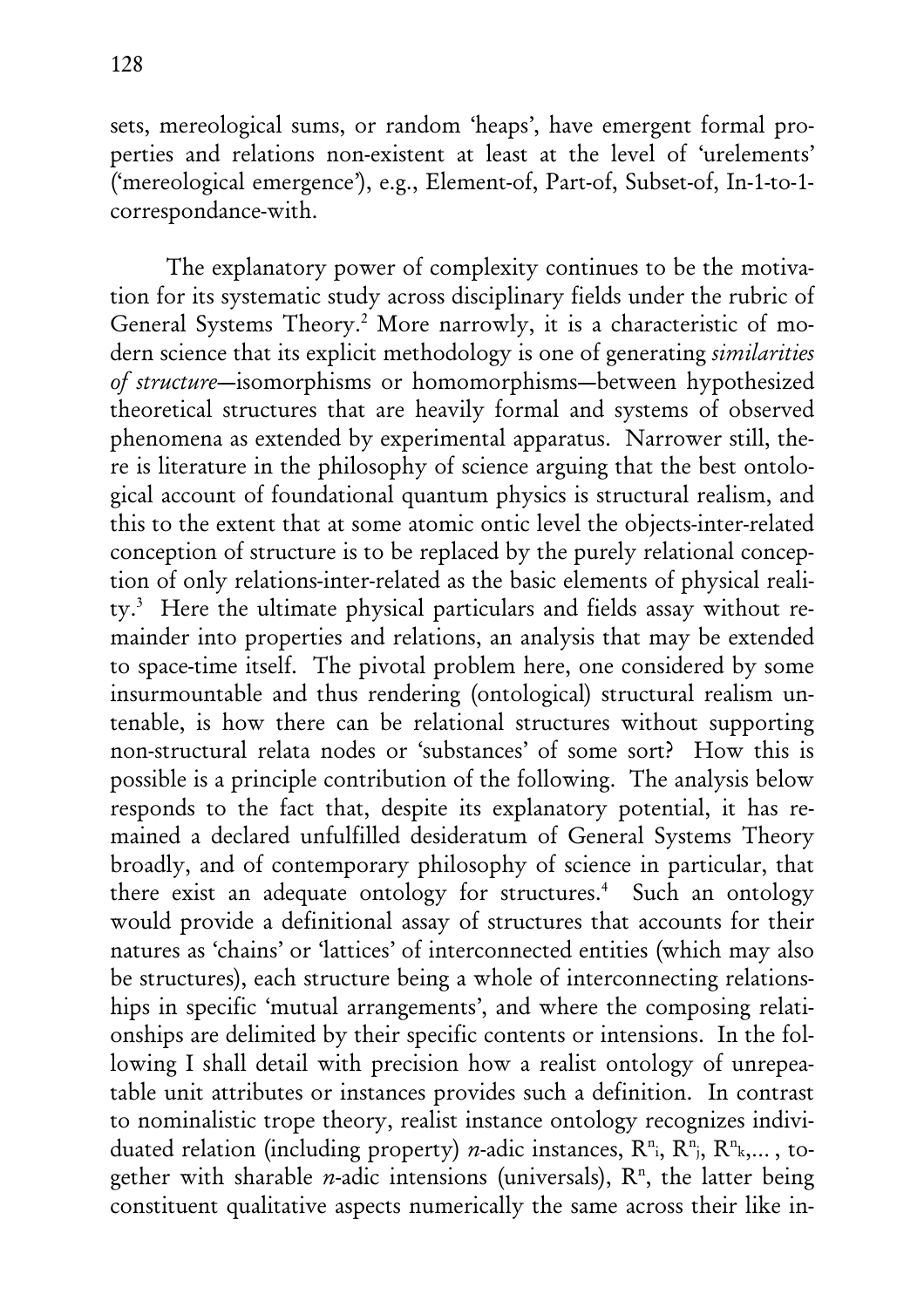stances and separable only in abstraction. (The superscripts indicate the number of subject places (of not necessarily distinct subjects) per predicable union, and the subscripts have a naming function that serves to distinguish instance tokens of the same intension type.) Elsewhere I have argued in detail how the combined elements of predicable and as such unrepeatable relation instances and their non-predicable but repeatable intensions make for an ontology and implied logic (analytic/inference engine) superior to standard substance/attribute and trope ontologies and a refinement on standard predicate  $\rm logics.^5\,$  Herein I shall extend this display of power by showing precisely how the principles that yield and define instance ontology corrects traditional theses concerning plural unity and predication, and provides the otherwise elusive definition of structure or complexity, the latter a serious omission in my previous analyses. The definition and the supporting principles will yield (by then) intuitive and insightful accounts of the identity and indiscernibility of structures or complexes. Indeed, I would propose that what is the standard troublesome notion of indiscernibility is clarified only in the context of complexes as assayed below, and as evidenced by the developed class of counter-examples to the Principle of the Identity of Indiscernibles. These accounts are invisible to standard ontologies where ontic predicates are repeatable universals. In particular, if predicates are universals, i.e., sharable types, it would be absurd to theorize at some atomic ontic level a network of only relations-inter-related since there could be but one case for each structural form or type, viz. the type itself, a base too poor upon which to build plural reality which exhibits multiple tokens of identically the same types, e.g., multiple methane molecules. These problems are solved with the availability of isomorphic structures composed of corresponding instances of the same type.

In its commonly recognized form, a structure or complex is a network or mesh of variously inter-related entities, and so a definition of complexity must make use of relations understood as constituent linkings or 'mediating combinators', the 'rods', between shared object 'nodes' that together make up an inter-connected whole. Even medieval philosophers whose official doctrine was the reductive elimination of polyadic relations nevertheless recognized that it is of the nature of a relation to be a sort of 'interval' (intervallum)<sup>6</sup>—relations bridge ontological space. The assay of relations presupposed here, and, as I shall rehearse, one that implies the individuation of relations into instances, is that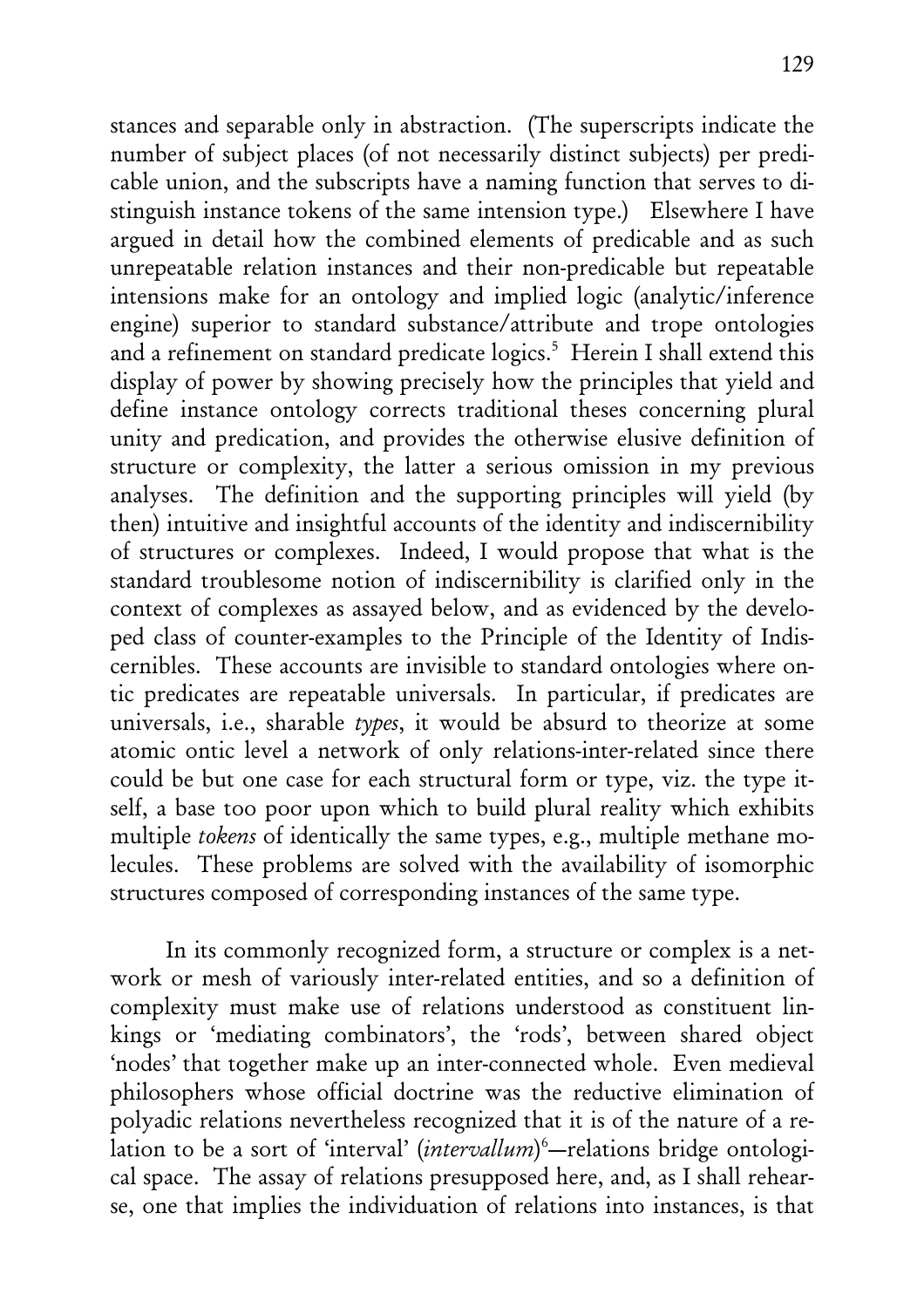each relation, insofar as it obtains among an n-tuple of relata (i.e., is an ontic ('material') predicate), is a cause of a unity of itself with and among each of its  $n$  subjects, and where this unity is conditioned or delimited by a specific *n*-adic content or intension,  $R<sup>n</sup>$  (e.g., Taller-than, or Prime-Divisor-of) and its compatibility with the nature of each of the  $n$  subjects.<sup>7</sup> Exactly similar but distinct instances,  $\mathbb{R}^{\mathbf{n}_{\text{i}}}$  and  $\mathbb{R}^{\mathbf{n}_{\text{j}}}$  (e.g., Circular1 and Ciruclar2), are tokens of the same type  $\mathrm{R}^\mathrm{n}$  because intension  $\mathrm{R}^\mathrm{n}$  is numerically the same constituent of each of its tokens, i.e., a shared universal (unum in multis), a thesis that follows from the standard arguments for universals which I take to be demonstrative and shall not rehearse.8 The point here is that relations-as-predicable, i.e., relation instances (including property instances as the limiting monadic case) are agent ontic unifiers that form with their relata individuated states of plural unity, what are the simplest and basic complexes—resultant individual facts or states of affairs (e.g., the fact that a is taller than b, or that 3 is a prime divisor of 12). In the following a colon locution will be used to distinguish a fact, i.e., : $\mathrm{R}^{\mathrm{n}}$ i(*a*1,*a2*,..,*a*n), from a corresponding true proposition, i.e.,  $\mathrm{R}^{\mathrm{n}}$  (a1,a2,..,an). The unity in a fact is a plural one—the relata are both connected via an instance of  $\mathsf{R}^{\text{n}}$  and yet by the same agency held in an identity-saving distinctness from each other and the relation. In the paradigm distinct-relata case an *n*-adic relation instance predicable of its *n* relata is, indeed, analogous to a rigid connecting rod holding its subject relata via itself both linked and distinct.<sup>9</sup> Even in limiting cases of facts whose dyadic intension  $\mathbb{R}^2$  is reflexive and the subject relata are identical, e.g., the fact  $a = a$ , there is a plural unity of the relation instance with its distinct subject. Here the rod analogy applies by representing the two 'attaching ends' (the dyadic nature) of a reflexive instance as bent back upon and unifying itself to the same relatum.<sup>10</sup> This insight into the nature of (instances of) all relations, as each an 'intensioned linking' or 'intension delimited agent combinator', is the antidote to the sterile and/or misleading errors of founding all unity on either formal or psychological 'intensionless' concatenation (e.g., as with sets and mereological sums), or shared containment in a subject (e.g., the classic theory that attributes 'inhere in' or are 'immanent in' their substance subjects), or an identityloosing mutual suffusion or 'blending' into a resultant homoeomerous One (e.g., Bradley's monism). The analysis also corrects the classic and influential notion of predicable 'forms' as will be outlined below.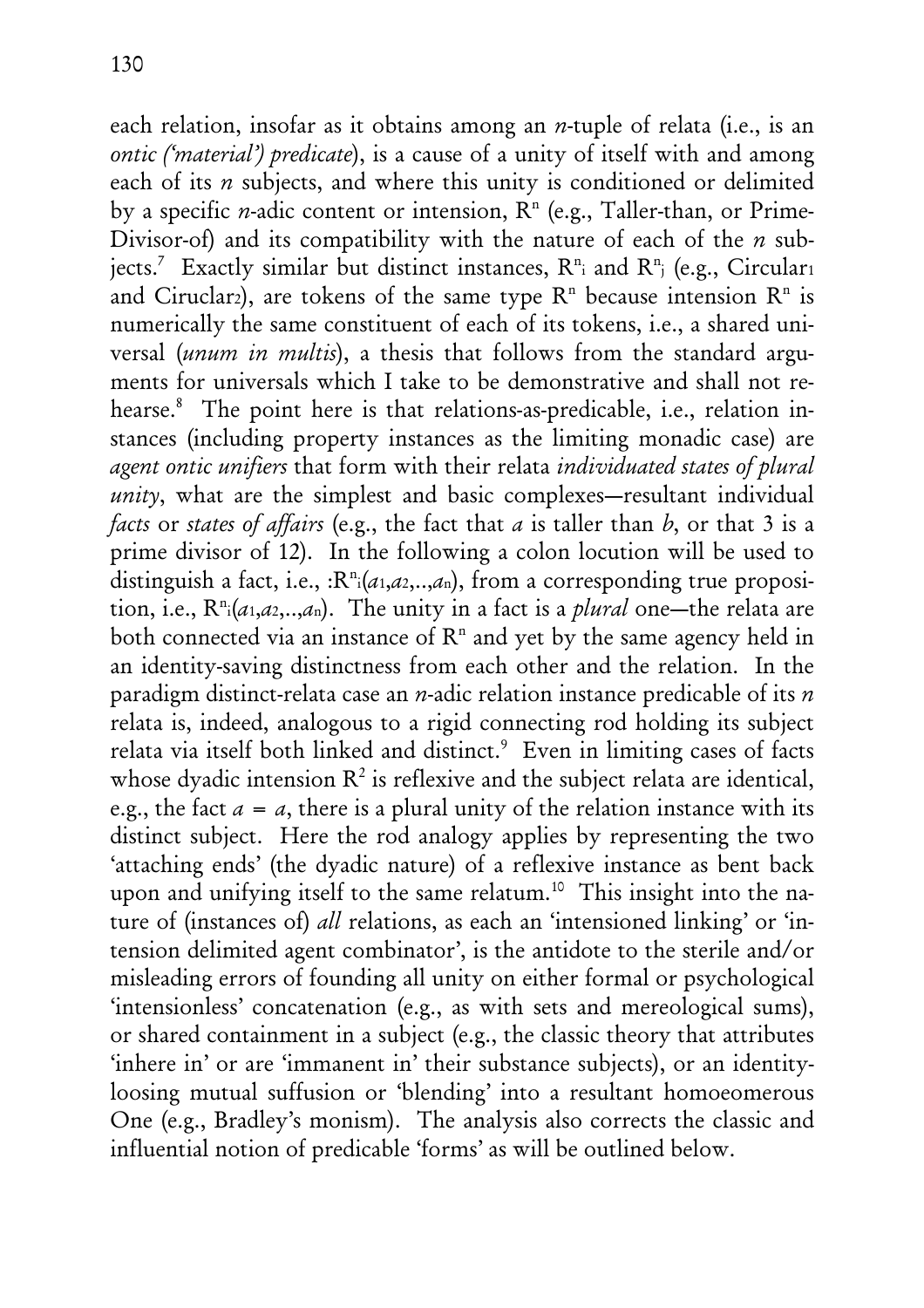The theses whose implications are developed herein are that all plural unity is relational and exists in its atomic form as facts, and that these facts, in turn, along with further relation instances, are the building-blocks of all other hierarchies of structures that go to make up all of reality, concrete and abstract. Closer to contemporary common experience as scientifically tutored, a traditional Aristotelian 'substance' (e.g., a man) or an artifact (e.g., a house) is now assayed as a hierarchy of structures where the 'secondary matter' consists of sub-structures and the unifying and organizing 'form' is actually multiple simultaneous relation instances existing among these structures as wholes, and where the bottom-most level of 'prime matter' is not that of incoherent bare particulars but of intensionally 'clothed' relation instances predicable among themselves. Consistent with Aristotle's conclusion in Metaphysics VII and VIII, it is 'forms' characterized as predicable unifers/organizers, what are in fact relation instances, that are most truly 'substance', and where, in keeping with Aristotle's other characterizations of substance, instances are also each a 'this' (particular), compose the ultimate ontic substratum, and at this atomic level are the ultimate subjects of all predication—being relata for each other.

That reality is a 'totality of facts' is a common thesis advanced by a number of philosophers, e.g., famously by Wittgenstein, Russell, and recently by D. M. Armstrong in his A World of States of Affairs.<sup>11</sup> Yet, what has remained deficient in these theories is not only a proper assay of facts but, following on this, the absence or vacuousness of proffered modes of composition among constituent facts in the formation of more complex structures, e.g., Armstrong's constructing the world from mostly mereological sums of atomic states of affairs. Central below is the demonstration of how the ontology of individuated relation instances provides the means for remediating the latter deficiency. Specifically, the argument is that facts are the simplest complexes, and all other complexes are formed recursively by further instances either sharing relata with constituent instances of given complexes, or by taking a given complex itself as a relata. By this there is an emergent transitivity of connectedness of every instances' relata with the relata of other instances so chained together. The emergent unity belongs to the entire whole but is not, or not an effect of, any single proper constituent of the whole. Here the unity of a single complex is the combined effect of a 'team'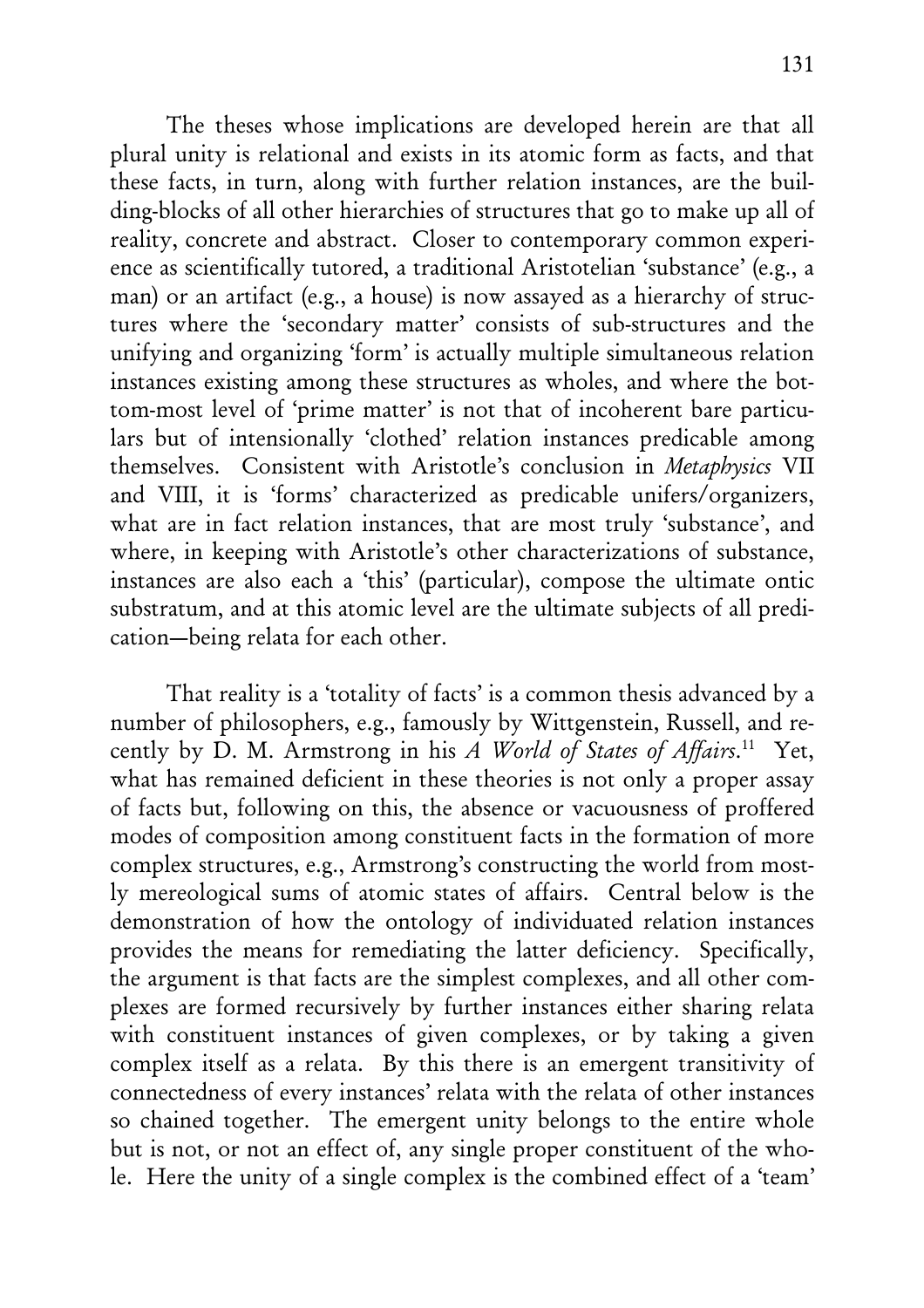of constituent unifiers, not a single shared constituent unifier, e.g., a form.

# II. Specious Traditional Theses Regarding Unification

In most of Western philosophy the recognition of the *prima facie* interlinking or 'ontoglial' nature of relations among their own relata, as well as the possibility of an account based upon this of their mutual articulation into networks of complex wholes, were countered by the interplay of three deeply imbedded and pervasive theses. Two of the theses were erroneous in being overly restrictive, one in allowable predicate intensions and the other in the allowable number of constituent unifiers per whole. In regard to the former, the cross-subject combinatorial nature of n-adic relations was contradicted by the classic and false Monadic Intension Thesis, M:

 $(M)$  All ontic predicates are monadic, i.e., have intensions or contents that characterize their subject entities singly, e.g., Man, Horse, Circular, White.

Relatedly and blocking a crucial insight to be exploited herein was the specious Unity-by-the-Unit Thesis, U:

(U) All elements making up a plural whole must share a single unifier as the constituent cause of their collective unity and hence of the existence of the resultant whole.

The logical and ontological link between theses M and U was the further, and what I shall herein clarify as a potent truth, Ontic Predication Thesis, O:

(O) All plural unifications into wholes (that are more than the sum of their constituents) have as their immediate constituent causes the agency of intensioned combinators—ontic predicates—whereby each unifies itself with other constituents delimited by its intension, and ordered, if any, according to that intension.

As stated, thesis O allows for one or more predicate unifiers per whole, it being thesis U of the tradition that limited these to one. That there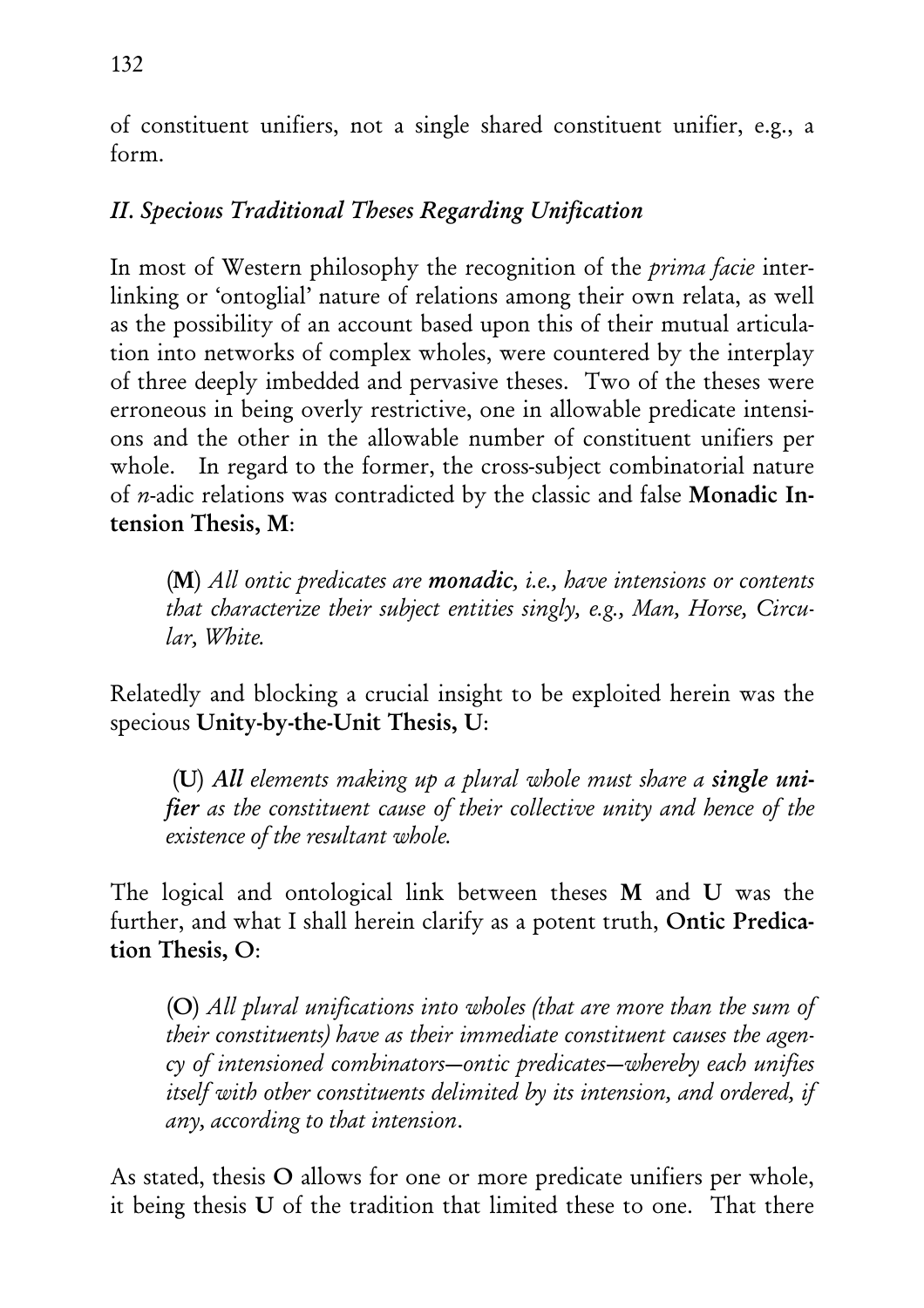can be multiple predicable combinators contributing cooperatively to the unity of a single whole is a principle result below. Thesis O was observed in Aristotelian and scholastic ontology under the concept of predicable 'forms', the latter serving to effect all wholes of any ontological consequence, i.e., substances (e.g., a human, a horse) and artifacts (e.g., a statue, a house). The only exceptions were the loosest wholes of 'heaps' or 'groups' considered to be simply their constituents without any agent unifier (See Aquinas, Comm. Meta., VII, L.17, 1673)<sup>12</sup>. As intimated above and argued elsewhere<sup>13</sup>, I propose all plural wholes are 'more than the sum of their parts' in the sense of having emergent properties and relations, and because of this presupposing predicable ontic unifiers. For this reason I shall drop the phrase in parentheses in the successively more precise versions of O offered below. I further propose that the failure to recognize that even 'loose wholes'—heaps, sets, mereological sums, etc.—require predicable unifiers is a theoretical artifact of the distortions abetted by theses M and U.

Thesis U is an extensional principle requiring that a cause of unification among multiple entities be one entity connecting itself to each and so linking all and only these entities, analogous in its simplest form to, say, a thread holding together a sequence of beads, or a jar enforcing unity upon its contents (Meta. 1023a11-16)<sup>14</sup>. Paralleling U, thesis M is an intensional condition on the nexus of predication requiring that an attribute's intension specify—be appropriate for—one subject per predicable union. That is, a monadic intension specifies a predicable nexus with exactly one subject as part of its very meaning, as made explicit in grammatical predicates where the copula is added, for example, 'is a man', 'is a house', 'is circular'. The latter examples are intensions of 'pure' ontic predicates, whereas, e.g., 'is right of  $a'$  and 'is right of something' are intensions of 'impure' ontic predicates, where 'impure' refers to ontic predicates that are further analyzable into polyadic predicates, i.e., having more than one subject place, e.g., 'is right of'. Impure ontic predicates carry with them one or more subject places 'filled with' specific subjects or that are quantified over. Pure ontic predicates with monadic intensions could exist in a universe with a single subject entity. In contrast, a dyadic intension of a pure ontic predicate specifies a predicable nexus with exactly two subject places, as with Cause-of, Above, Square-Root-of (though for reflexive relations these subject places may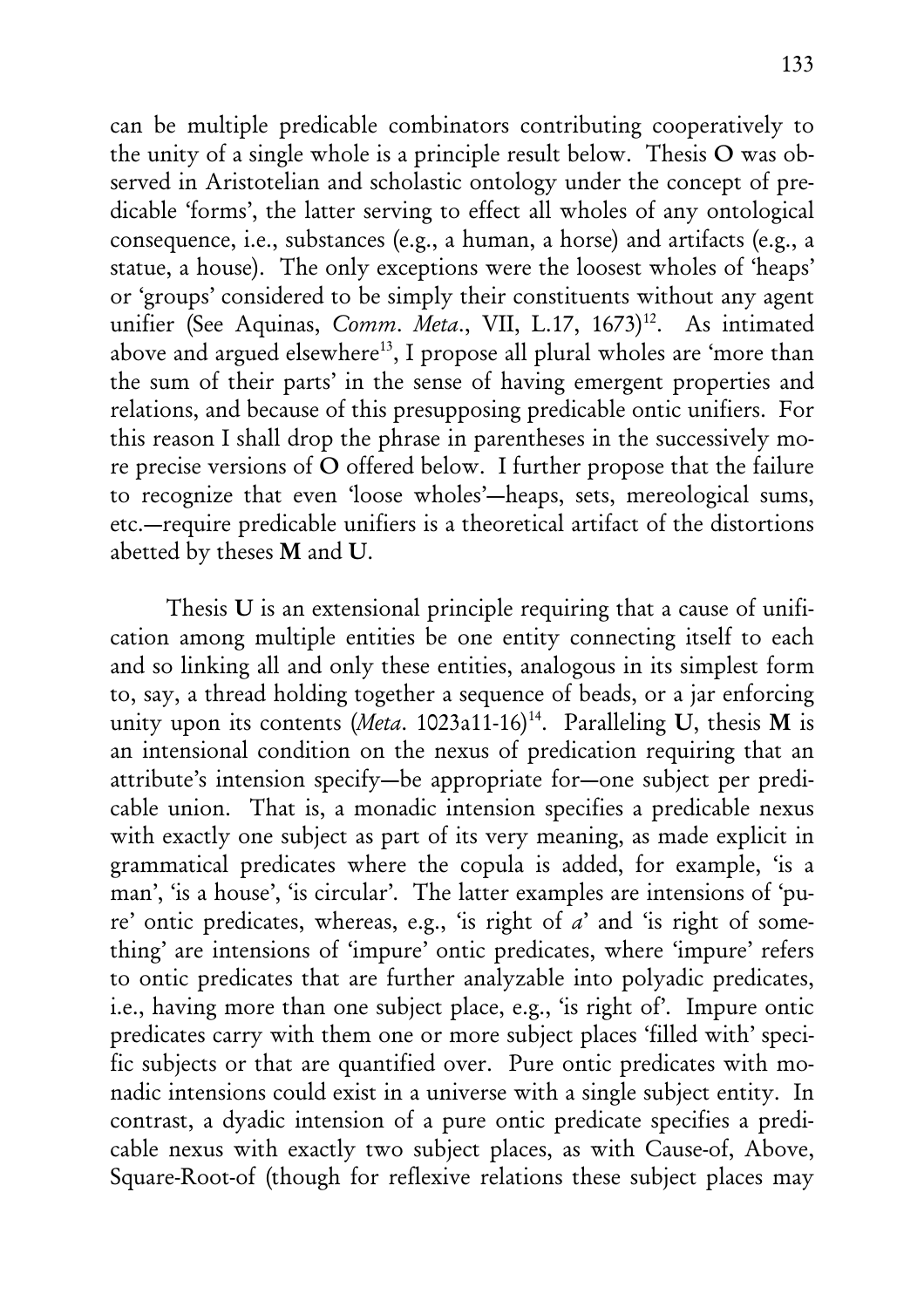have the same entity, e.g.,  $a = a$ ). Similarly for triadic intensions, e.g., Between, and, in general, *n*-adic intensions for all  $n$ . In the following all reference to ontic predicates will be to pure ontic predicates. Theses M and U were perhaps considered mutually reinforcing on aesthetic grounds of symmetry or equality of proportion—that what is extensionally one is correlative with the intensionally one, and a predicable act that effects a single whole corresponds to a controlling intension specifying a single subject.

Historically, theses M, U, and O where utilized together most explicit and influentially in the theory of predicable 'forms' of classic Aristotelian/Scholastic hylomorphism. First and specifically in regard to U, Aristotle on the understanding that unity of wholeness is "in fact a sort of oneness" (Meta. 1023b35) further asserts that "Now most things are called one [have a unity] because they either do or have or suffer or are related to something else that is one [has a unity], but the things that are primarily called one [have the most unity] are those whose substance is one."(Meta. 1016b6-10; my inserts) And, "All that is is said to 'be' [and so be a unityl in virtue of something single and common" (Meta. 1061b13; my insert), it being also an often repeated principle in the tradition that being and unity are convertible (Meta. 1003b24-35, 1054a14, 1061a15). The view was reiterated later by Aquinas: "Things that are diverse do not come together in the same order [i.e., in a structured whole] unless they are ordered thereto by some one being. For many are reduced to one order by one better than many: because one is the *per se* cause of one and many are only the accidental cause of one, inasmuch as they are in some way one."(Sum. Theo., I, q.11, a.3; See q.103, a.3; my insert)<sup>15</sup> Elsewhere and assuming U Aquinas asserts explicitly the denial of a fundamental thesis argued herein, saying "Nor can this unity [a unity among multiple things] come from diverse ordering causes [i.e., be the collective result of multiple unifiers], because they could not possibly intend one order in so far as among themselves they are diverse."(Sum. Contra., I, ch.42, par.7; my inserts)<sup>16</sup> Later in Scotus one finds thesis U in the form: "Just as unity in common follows per se on entity in common, so too does any unity follow *per se* on some entity or other."<sup>17</sup> What may have motivated, or at least reinforced U was the causal principle that: There can be nothing in an effect that is not in the cause(s) (See Aristotle, Meta., 993b22-25). So, a single unification into a whole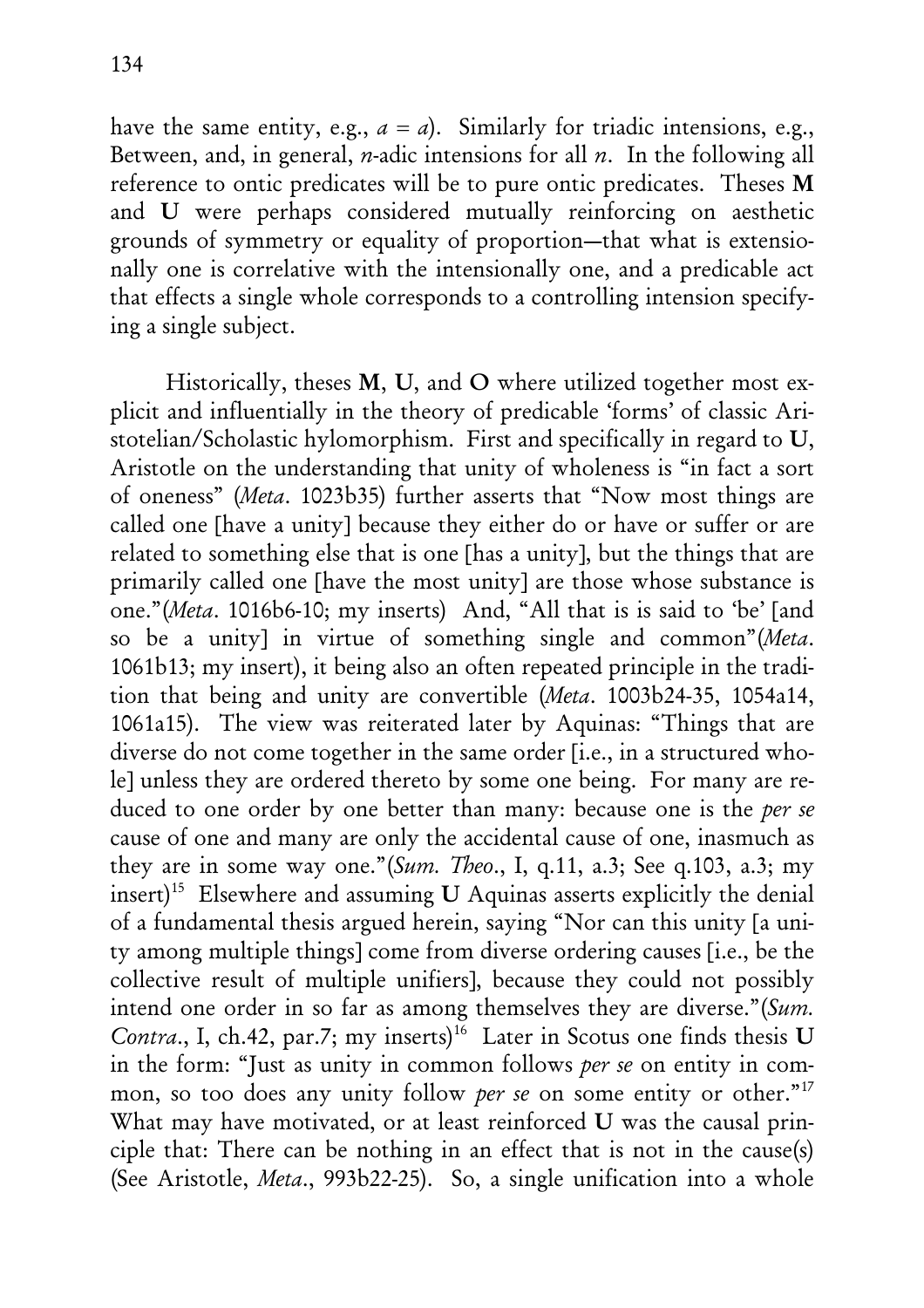among multiple elements cannot exist as an effect of multiple causes unless there is a single unification into a whole among these causes. But, then, the latter is just one (albeit complex) cause as is the effect. Hence, all unity among the diverse is by a single unifier. Contra the causal principle, the argument herein is that a complex can have emergent unity not caused by any single constituent unifier, but rather be the resultant of several.

In classic hylomorphic ontology the primary mode of unification of any ontically significant plural whole was by a form, substantial or accidental, ontically predicated of—being in 'act' as a unifier applied to a subject or subjects, whether prime matter or existing substances. In Metaphysics VII Aristotle asserts that a predicable form answers the question "why one thing attaches to another", and it does so in the manner of a 'cause' and a 'principle', i.e., as an agent and a source from which the unity obtains, and not just as another element to be unified (Meta. 1041a6-41b30). Later, Aquinas is more explicit: "Each individual thing is actually a being through a form, whether in the case of actual substantial being or in the case of actual accidental being. And hence every form is an act, and as a consequence it is the reason for the unity whereby a given thing is one." (De Spirit. Creat., Art. 3)<sup>18</sup> Here thesis O is explicit and thesis U is understood. Perhaps most explicit in assaying subject/formpredicate unification—thesis O—was Francisco Suarez, considered by some to be the last great scholastic philosopher and synthesizer. Suarez distinguished between a form and its union of inherence in a subject, the latter being a 'mode' of the form. The union as mode was particular and unrepeatable, yet itself neither a substance nor a quality or form of something, but rather a modification of the predicated intension. The distinction between an intension and its union of inherence was held to be post-abstraction, though with a real basis within what is an internally simple predicate (what was classified as a *distinctio rationis ratiocinatae*).<sup>19</sup> (Suarez's work anticipates the assay of relation instances I am proposing.) In sum then, predicable forms were considered the immediate cause of the organizing unity of themselves with their subject or subjects. For example, in a substance such as a human, the substantial form, i.e., the soul (intensionally: Humanity), was held to be, in conformity with U and O, the one and immediate agent organizer into a structured whole of the underlying matter. Similarly for accidental wholes such as a house or statue. Yet, in conformity with M and O, predicable forms among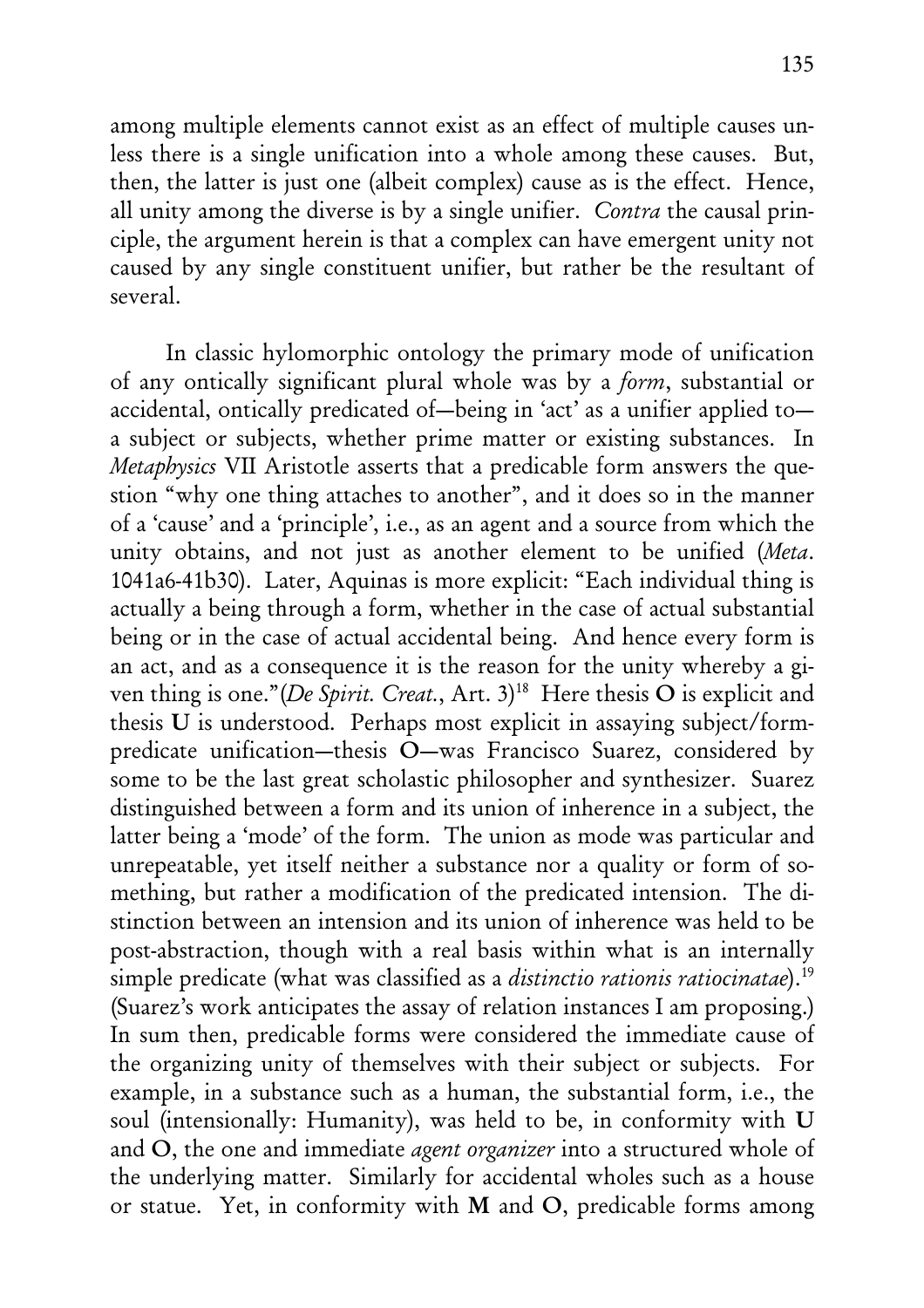plural matter and their causal role in its 'orderings' were in every case limited to those with monadic intensions or contents, each a species-intension rendering resulting substances one of that kind. The result was a 'split personality' for forms of composite wholes: specifically, the incoherence of ontic predicates each providing a structured unity among two or more subjects ('secondary matter'), yet also having an identifying intension or 'meaning' that is monadic and so specifying exactly one entity as the object of its agency. The problem is amplified when substantial form is taken to be predicated directly of prime matter (as soul was for Aquinas and Suarez). If prime matter is construed as such as an undifferentiated and amorphous single simple stratum of pure potentiality (yet as an individuator somehow numerically distinct for each distinct substance what would have to be in the last analysis bogus bare particulars<sup>20</sup>), then a substantial form predicable of it must be the proximate internal cause of both the differentiation of multiple parts out of it (e.g., Socrates organs, tissues, bones, etc.), as well as the cause of the 'ordering' of the latter parts into the structured whole (e.g., into living Socrates as a complex of functioning systems). The substantial form, which is an intension or has a unique intension as a controlling aspect, is then required to be both monadic (as predicable of the bottom prime matter) and polyadic (as predicable organizer of the intermediate parts). Further and also inconsistent, the predicable act of the form as polyadic organizer here presupposes itself as numerically the same but prior differentiating monadic act on the internally simple prime matter. I note in this context once again the error to be corrected below that, in addition to a structuring function among differentiated parts (a role contrary to thesis M), a creative and nature-bestowing function effecting these parts (which is consonant with thesis **M**) is necessitated of substantial forms because they are required to be, at some foundational level at least, predicable of absolutely formless/qualityless prime matter. And, this is so because of the fallacious reasoning that in order to avoid an infinite vicious regress of analysis, what is predicable, i.e., form, requires at some base level something non-predicable, and hence formless, to be predicable of. The related and contemporary version of this fallacy is that relations (including properties) at some level require non-relational and non-predicable relata. To the contrary and answering both, we shall see that a base level of relation instances can among themselves provide both predicable unifiers and intensioned subjects.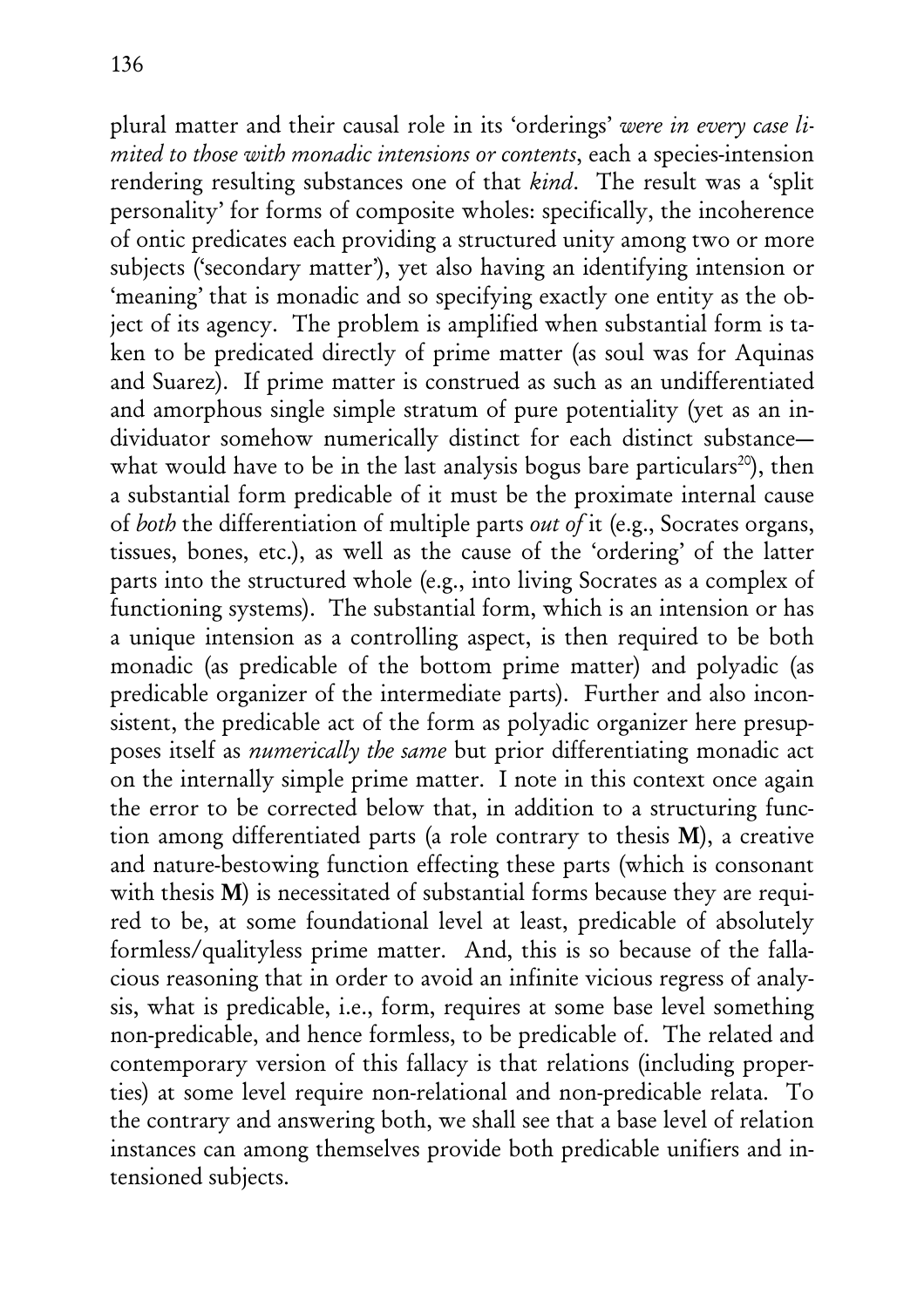In sum, the source of the above monadic/polyadic incoherence is the joint enforcement of two errors: the error under thesis U that a single complex whole of variously inter-related parts (i.e., having constituent relations of differing intensions, e.g., a human, a machine, a compound proposition) have one extensive unifier which by O is an ontic predicate, along with the error under thesis M that every agent unifier, i.e., an ontic predicate by O, have a monadic content that specifies one subject per emergent fact. The means for correcting U will be our principle effort below. Here I will indicate briefly what has been historically the insidious consequences of M, and what was its definitive correction by Bertrand Russell in the last century.

A principle implication of thesis M is the doctrine of the monadic reduction of relations, which via a number of 'emendations' has had and continues to have distorting effects, e.g., the relegation of relations to the 'supervenient' (on property reducta), $21$  or the reduction of relations to associations formed by the mind (entia rationis) as in the Humean nonnomic analysis of causality. Reinforced is Aristotle's assessment that relations are "least of all things a kind or entity" (Aristotle, Meta. 1088a23). The property-reduction of relations, traceable back to Plato and Aristotle and customized variously by medieval philosophers, eliminates polyadic (historically restricted to dyadic) relations in favor of monadic properties of one or more of their relata (an esse in aspect) but with each of the latter having a characteristic 'being-toward' the other relata (an esse ad aspect).<sup>22</sup> Of course, to be a successful elimination of the polyadic the being-toward aspect cannot be a further albeit more subtle relation, but rather must be a kind of intensionless 'pointing'. It is but a short step to making the toward-aspect a blank association independent of the natures of the relata and freely created by the mind, a position found in the subsequent 'modern' philosophies of Spinoza, Leibniz, Hobbes, Locke, and Hume.

Abetted by these distortions, the linking 'predicable' nature of relations disappears completely in the more recent nominalistic and formal Wiener-Kuratowski strategy for the reduction of relations to certain sets of sets, where the further assumption is that sets (and similarly for mereological sums) are wholes that do not need constituent unifiers among the elements. Here relations as intension universals are given an alleged extensional reduction in terms of their relata, and the unification of ele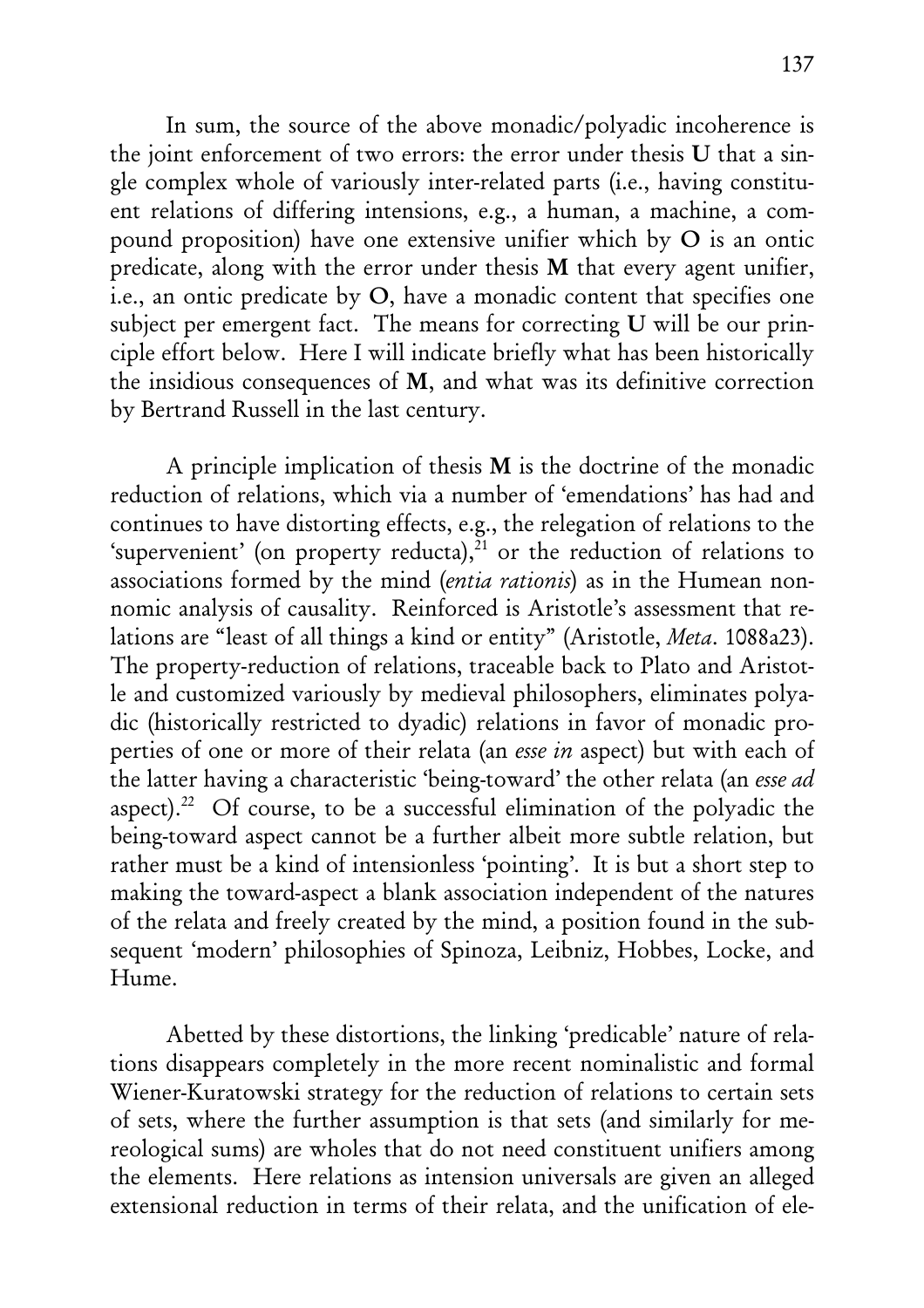ments into a set is ignored as a non-problem. The latter is related to other instances of declared non-problems found in nominalism, e.g., Ockham's assertion that "One does not have to look for a cause of individuation… Rather one has to look for the cause why it is possible for something to be common and universal."<sup>23</sup> In response to the Wiener-Kuratowski reduction strategy, Herbert Hochberg has shown that it is in fact unsuccessful in that it must surreptitiously appeal to ordering relations that are intensional and unreduced.<sup>24</sup> And, I have argued elsewhere that ignoring the necessity of internal unifiers is 'ostrich ontology' where set theory, which is a tool for formal modeling, is mis-identified with the reality modeled, and consequently, as with the Cheshire Cat in Alice in Wonderland, becomes analogous to a theory of grins with the ontically supporting cats (the constituent relations) abstracted away and ignored, though necessary and presupposed.<sup>25</sup> Plural wholes require internal causes of unity among their constituents, explicit or not.

The degeneration from intension-controlled unifiers down to blank associations or contrived formal models began with the erroneous restriction, under M, of the former to those with monadic intensions the forms of classic hylomorphism. Starting only in the twentieth century has thesis M been widely recognized as false, and even then the ontological implications of alternative polyadic predication has received little attention. The latter accounts for the absence of overt rejections of thesis U. The locus classicus for demonstrating the error of the monadic reduction of relations, and hence of M that implies it, is Russell's analysis in *The Philosophy of Mathematics*.<sup>26</sup> The arguments turn on the noneliminability of the ordering among relata by asymmetric and nonsymmetric relations, a unique characteristic of polyadic relations, one not reducible to monadic properties singly or jointly. Elsewhere I have sought to reinforce Russell's arguments against contemporary defenders of the reductionist strategy (e.g., Keith Campbell).<sup>27</sup> I refer the reader there. Importantly, thesis M is rather to be replaced by the generalized N-adic Intension Thesis:

(N) An ontic predicate has an intension that specifies n subjects for a fixed  $n \geq 1$ .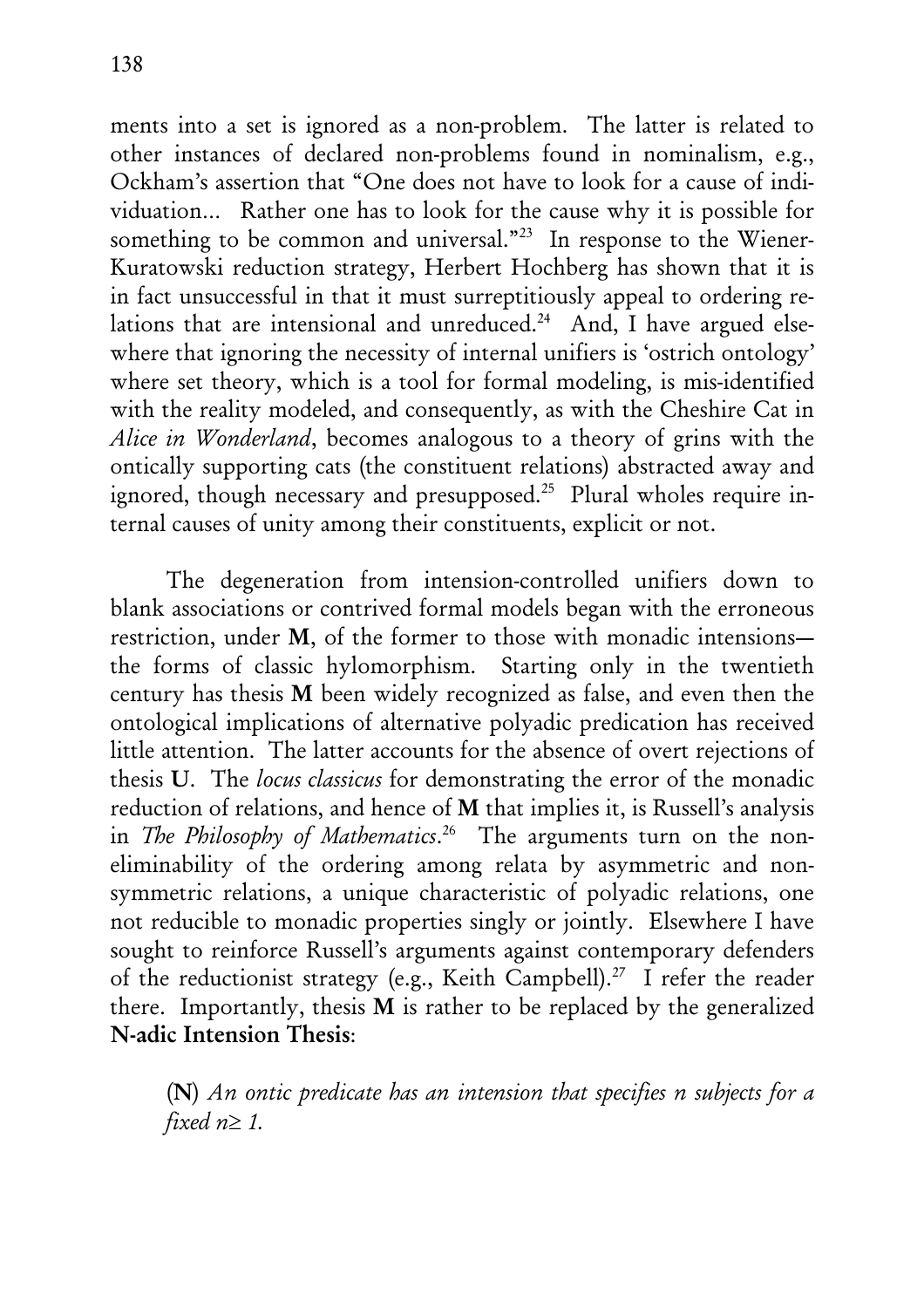Thesis N now makes it possible to state more precisely the Ontic Predication Thesis, O, utilizing *n*-adic intensions and corresponding facts, viz.,

 $(O')$  All plural unifications into wholes have as their immediate constituent causes the agency of intensioned combinators—ontic predicates—each having an n-adic intension  $R^n$  that delimits and orders (if any) other constituents into subject n-tuples,  $\langle a_1, a_2,..., a_n \rangle$ , the combinator unifying these subjects into single facts, :R"(a1,a2,... ,an), that are, or are unifying parts of, its resultant whole.

Like  $O$ , left open with  $O'$  is the possibility of a single whole having multiple combinators and so multiple composing facts. In the next section I shall increase the warrant for  $O'$  and argue for a further refinement, viz., the individuation of ontic predicates. The latter will be prerequisite to correcting thesis U, i.e., to showing that a whole can have multiple partial unifiers whose effects 'add up' to the unity of the whole.

## III. Bradley's Regress and Principles of Individuated Relations

Aristotle's argument for the unifying nature of forms (Meta. 1041b11-30) contains a condensed version of a historically reoccurring argument sometimes interpreted as showing the unreality of polyadic relations and now known as Bradley's Regress. Bradley himself intended correctly that the argument, if sound as he interpreted it, proves the absurd and illusory nature of all ontic predication whatsoever, monadic or polyadic.<sup>28</sup> The argument proceeds by observing that in the fact corresponding to the true proposition  $P(a)$ , i.e., : $P(a)$ , if the ontic predicate is the intension universal P, e.g., if the intension Red is the ontic predicate in the fact : Red(a), then P (e.g., Red) and a are just two separate nonpredicable subjects, each and in themselves making no reference to some other specific entity (neither having an 'esse ad' aspect indicative of something predicable). This is clear when fact  $P(a)$  is contingent and so where P and  $a$  are identically the same P and  $a$ , respectively, that can exist when the predicable unity among them, and hence resultant fact  $: P(a)$ , no longer exists. The unification prerequisite to contingent fact : $P(a)$  requires something more than just, per se, intension/universal P and subject *a*. That is, the intension P as much as particular *a* are causally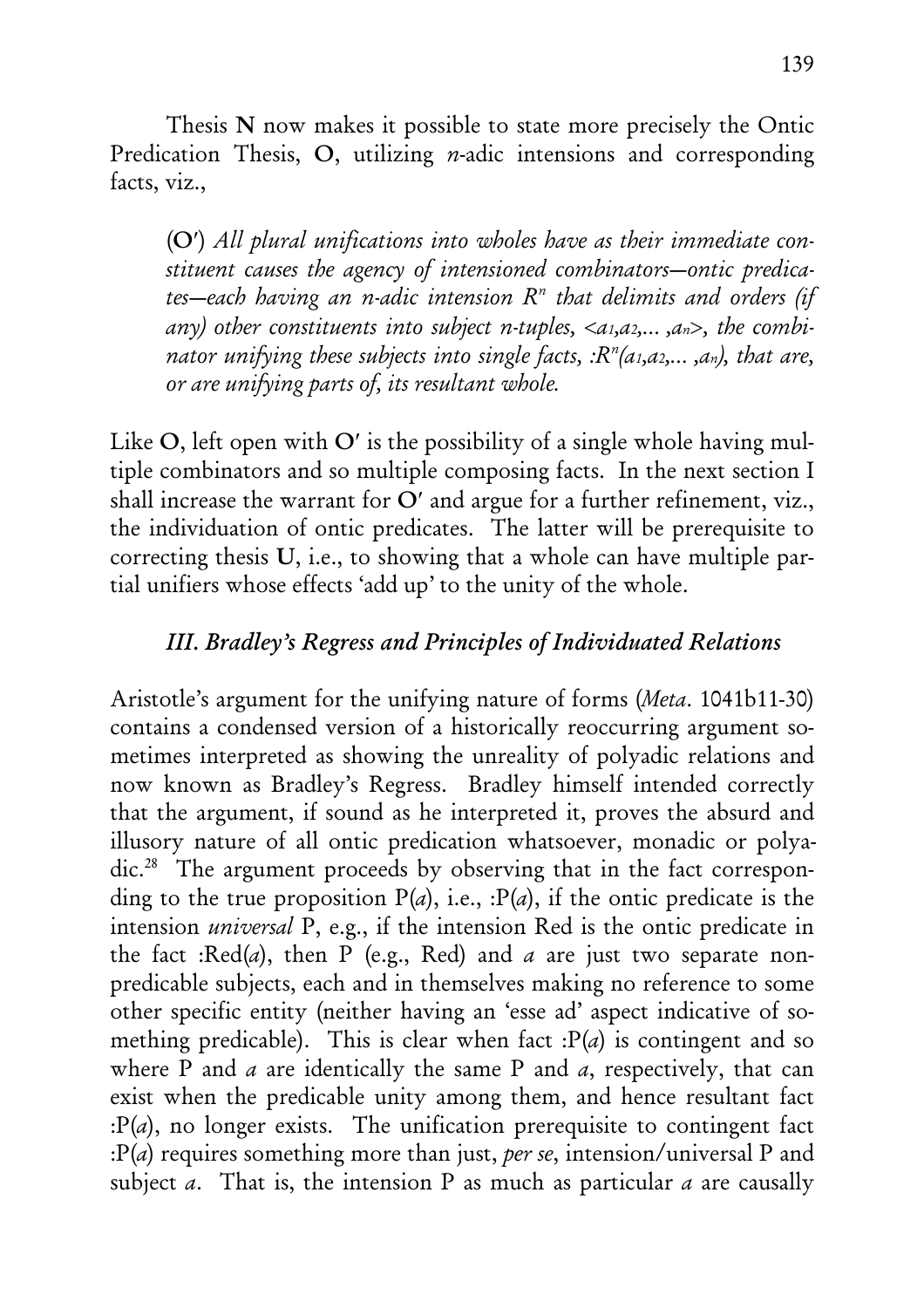inert as themselves non-unifiers and, hence, there is required some further unifier to account for the unity of the original fact  $P(a)$ . The non-predicable nature of intension universals, e.g., Red, Triangle, Tall, Love, is the veridical base from which Plato could launch as plausible his further and false theory of separated Forms. An intension is the same in its total being—what makes it to be what it is—in worlds with or without entities that exemplify it, and hence any principle of unification (e.g., 'participation') joining an intension and a subject entity is distinct from the intension. Now, the original fact  $P(a)$  requires a unifier which, according to the regress, must now be a dyadic predicate, say the relation of Exemplification, E. The original fact then becomes the fact : $E(P,a)$ . But now, if it is Exemplification as a intension universal that is an element of the fact, then for the same reasons as with P, the three entities E, P, and a are distinct subjects none of which are connected to the other two inherently or by any nature of its own, and are in need therefore of a further unifier to account for the unity of the original fact, say, Exemplification', E'. The original fact then becomes :  $E'(E,P,a)$ . Clearly this is the beginning of a vicious infinite regress, where the predicate posited in the *n*-th step to account for the requisite unity is seen in the  $n+1$ -th step not to be capable of this role, calling for the posit of a further unifying predicate in the  $n+2$ -th step, and so on. Of course, the same regress results when the original fact has a polyadic predicate with  $n$ -adic intension R<sup>n</sup>. Bradley concluded that "All predication, no matter what, is in the end untrue and in the end unreal… "29 According to Bradley unity is not from ontic predication but rather from the all-encompassing One, the internally undifferentiated Absolute.

Pluralist philosophers who accept the validity of the regress argument (e.g., Ockham)<sup>30</sup> have no choice but to eliminate the unbridgeable (due to the regress) 'ontic distance' between each of diverse subjects and their attributes by placing the latter 'in' their subjects as containerunifiers—the classic inherence model of predication (praedicatum insest subjecto). The result is the forced adoption of thesis **M** and the propertyreduction of relations—a reductio. Pluralist philosophers who reject the regress argument do so by calling into question one of its premises. These underlying assumptions are, I propose, the following three. 1) In a relational fact : $\mathbb{R}^n(a_1,a_2,..,a_n)$  it is the relation- $\mathbb{R}^n$ -as-ontically-predicableof-its-relata (what Russell termed the 'actually relating relation') $31$  that is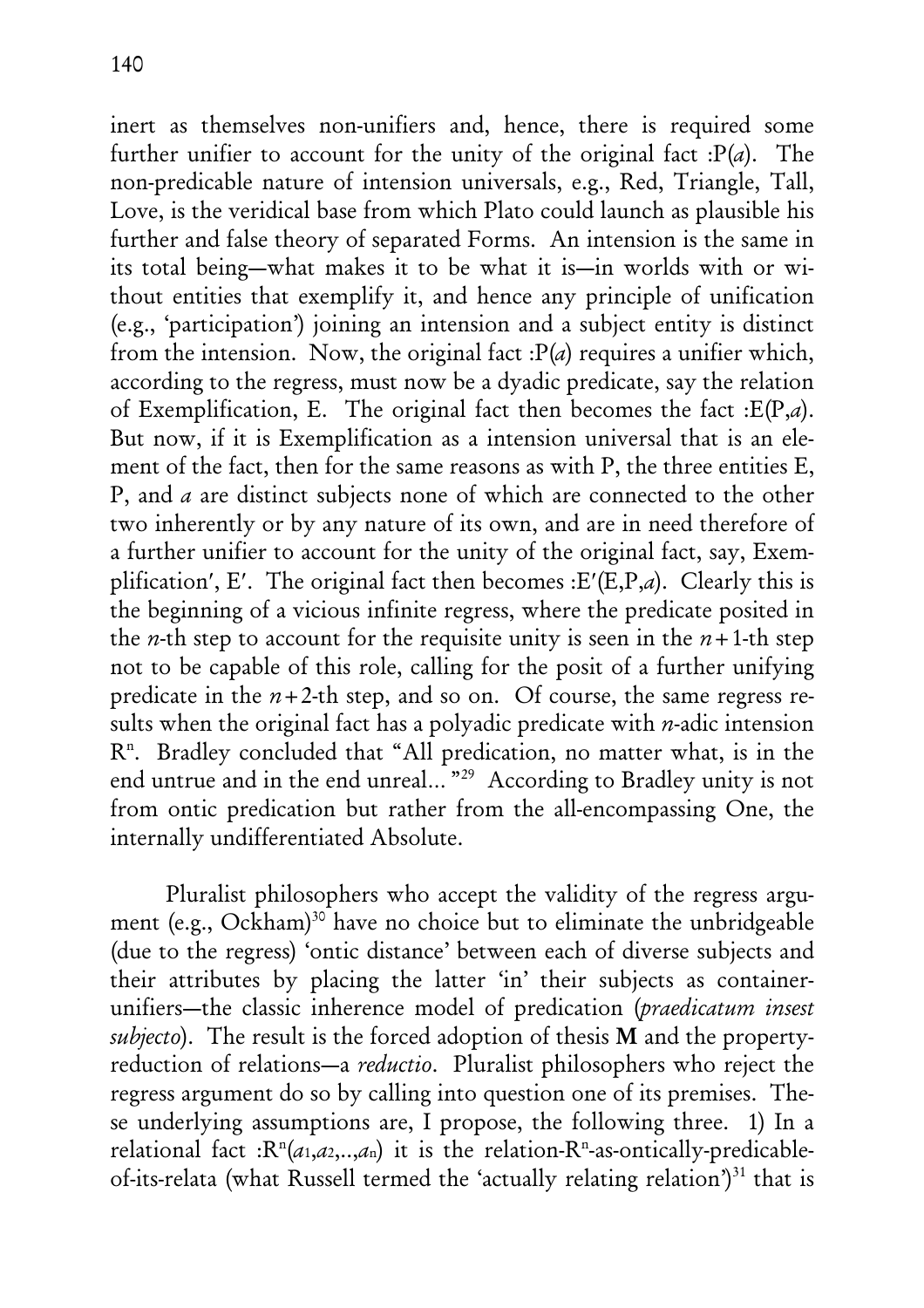the cause of the unity of itself with its relata and hence of the existence of the emergent fact. 2) In a relational fact :R<sup>n</sup>(a1,a2,..,an) the relation-R<sup>n</sup>as-ontically-predicable-of-its-relata is identical to the intension universal R<sup>n</sup>. And 3), No intension universal is in itself ontically predicable of any subject(s). Included here are monadic properties which are the limiting case of polyadic relations. The iterated appeal to these assumptions yields Bradley's Regress. Now, historically there have been two standard responses to the regress. One is to accept propositions 2) and 3) but reject 1), holding that the cause of the unity of a relational fact is a posited implicit 'non-relational tie' or 'nexus'.32 The trouble with this maneuver is that if the tie has a specific content or intension then it is but a further relation with the effect that the regress is only put back one step, and if, alternately, the tie has no content or intension then it becomes a 'bare linking' analogous to the specious notion of a 'bare particular' and is open to equally serious challenges (e.g., the inability to account for ordering by and direction of an *n*-adic predicate among a relata *n*-tuple).<sup>33</sup> The second standard response to the regress has been to retain propositions 1) and 2) but reject 3), this thought by some to be in keeping with the dominate doctrine going back to Aristotle that universals are predicable entities (*Meta*. 999b35; 1038b15). There is, however, an argument<sup>34</sup> that I propose is demonstrative in showing that proposition 3) is true and that it is 2) that must be rejected. In particular, the argument establishes that in a relational fact :R<sup>n</sup>(a1,a2,..,an), where with 1) *relation-R<sup>n</sup>-as*ontically-predicable-of-its-relata is the cause of its unity, it is the case that, contra 2) but implying 3), relation-R<sup>n</sup>-as-ontically-predicable-of-its-relata is an unrepeatable individual and hence is not identical to the repeatable intension universal  $\mathbb{R}^n$ . Presupposed is the non-eliminability of polyadic relations (thesis N), in particular contingent non-symmetric relations, and this accounts for the argument's near-invisibility to a tradition focused on monadic properties. The argument can be put succinctly as follows: Let  $\mathbb{R}^2$  be a contingent non-symmetric relation, e.g., Left-of, such that both facts :R<sup>2</sup>(a,b) and :R<sup>2</sup>(b,a) obtain, and  $a \neq b$ . The cause of the unification of fact : $R^2(a,b)$ , i.e., the combinatorial act sustaining its existence as a complex whole, cannot be numerically identical to the cause in the same sense of the unity and hence existence of fact : $R^2(b,a)$ . This is evident in that either fact can cease to exist while the other persists, and if it where one and numerically the same cause—combinatorial act—sustaining the existence of both facts, then they would have to come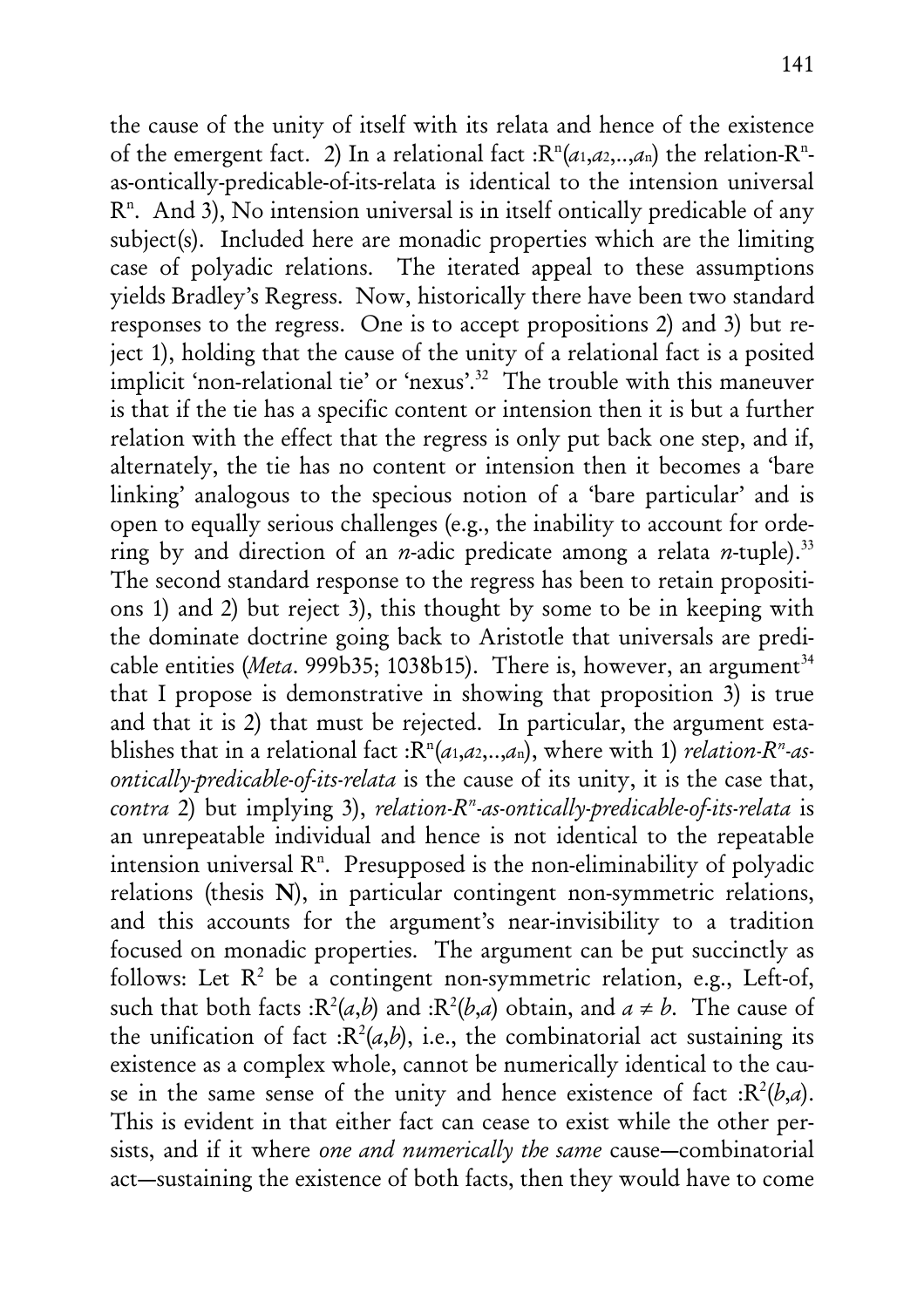into and go out of existence simultaneously, which is counter-factual. Hence, the combinatorial act sustaining fact :R<sup>2</sup>(a,b) must be unique to it, i.e., must be unrepeatable, and so particular and individual. Further and importantly, the agent cause of the unification in fact :R $^{2}(a,b)$  cannot be, prior to abstraction, distinct from the controlling intension  $\mathsf{R}^2$  in the sense that distinct implies a further implicit constituent relation between  $\mathsf{R}^2$  and what would be an incoherent 'bare linking'. I refer the reader elsewhere for the expanded argument.<sup>35</sup> This being the case, the cause of the unity of fact : $R^2(a,b)$  must be both unique to it and an internally simple combinator-under-an-intension, i.e., a relation instance  $\mathsf{R}^2$ i.

Generalizing then, the important ontological implication of the combinatorial nature of relations is that a *relation-R<sup>n</sup>-as-ontically*predicable-of-its-relata in a fact :Rʰi(a1,a2,..,an) is an unrepeatable relation instance  $\mathbf{R}^{\text{n}}$  which is a simple entity with the two abstractable aspects of repeatable intension  $\mathsf{R}^{\rm{n}}$  and a particularized unifying agency unique to a given n-tuple of subjects. The unrepeatable predicable aspect of an instance is for ontology a cogent principium individuationis, and cuts through the obscurities and problems associated with the alternatives of posited haecceitas (Scotus)<sup>36</sup> or bare particulars (e.g., Armstrong, Moreland)<sup>37</sup>, the instantiation of specially endowed substance universals (e.g., Loux, Lowe)<sup>38</sup>, or simply declaring individuation an unexplainable primitive (e.g., Ockham, Campbell)<sup>39</sup>. The distinction between these two real aspects of individuating combinator and its controlling intension of a nevertheless non-complex instance is the scholastics' distinctio rationis ratiocinatae (or what Scotus termed the distinctio formalis a parte rei). $40$ The distinction applied to relation instances refines and corrects the scholastics' attribution of it to the mutual existence of form (intension + combinator) and matter (individuating subjects) in a substance, or more recently and more accurately Campbell's attribution of the distinction to the individuating and intension aspects of a (combinatorialless) trope<sup>41</sup>, or, closer to the scholastics' use, Armstrong's use of it to characterize 'instantiation' as the "distinction without a relation" between a subject particular and its qualifying ontic predicates—the unity of a state of affairs<sup>42</sup>. In sum and importantly, a relation instance is as a single simple entity a 'this-such'—a 'this' because of its unrepeatable unifying agency among a specific set of relata, and a 'such' because of its repeatable intension. Alternately, an instance is both a particular and an ontic predicate. It is these facts that make possible an ontology of particulars that can be both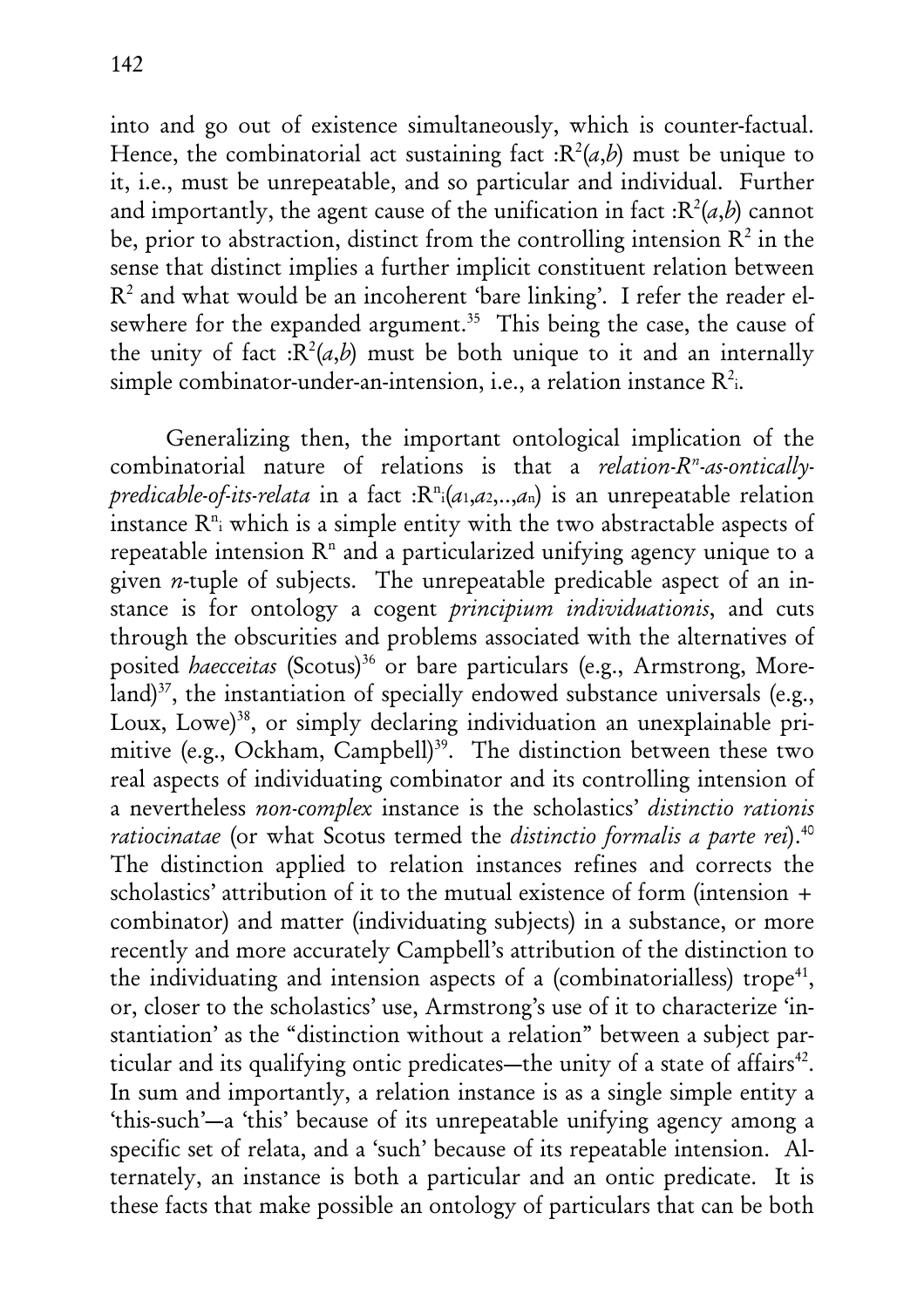subjects of predication and the predicates themselves, and is the basis for how there can be structures without non-structural object nodes. This will be made clear below.

The results of the above analysis can be summarized into three of four principles that I had previously proposed as complete in properly characterizing an ontology of combinatorial predication—the realist ontology of relation instances. The first principle is the final version of the Ontic Predication Thesis<sup>43</sup>:

 $(O'')$  All plural unifications have as their immediate constituent causes the agency of intensioned combinators—ontic predicates—each a simple unrepeatable instance  $R^{\textit{n}}$  with the two aspects distinguishable only in abstraction of a repeatable n-adic intension  $R^n$  that delimits and orders (if any) other constituents into an extension of subject n-tuples,  $\langle a_1, a_2,..., a_n \rangle$ , and an unrepeatable unification on exactly one of these n-tuples effecting a single fact :R"ı(a1,a2,... ,an) that is, or is a unifying part of, the resultant whole.

Thesis  $N$  is assumed in the statement of  $O''$ , and, as before with versions of  $O$  and  $O'$ ,  $O''$  leaves open the possibility of multiple partial combinators (of various intensions) for a single whole, something now theoretically possible using relation instances. The second principle formalizes the unrepeatability character of ontic predicates as instances—the Principle of Subject Uniqueness:

(SU) If 
$$
R^n
$$
: $(a_1, a_2, \ldots, a_n)$  and  $R^n$ : $(b_1, b_2, \ldots, b_n)$ , then  $a_1 = b_1, a_2 = b_2, \ldots$ ,  $a_n = b_n$ .

This asserts that any predicate instance,  $\mathbb{R}^n$ , has only one relata *n*-tuple, i.e., is not repeatable as a universal over multiple sets of subjects. A third principle is what I have called the Principle of Relata-Linking:

(RL) No *n*-adic relation instance  $\mathbb{R}^n$  exists except as ontically predicative among, and hence necessarily presupposing, some  $n$ -tuple of entities which as such it relates.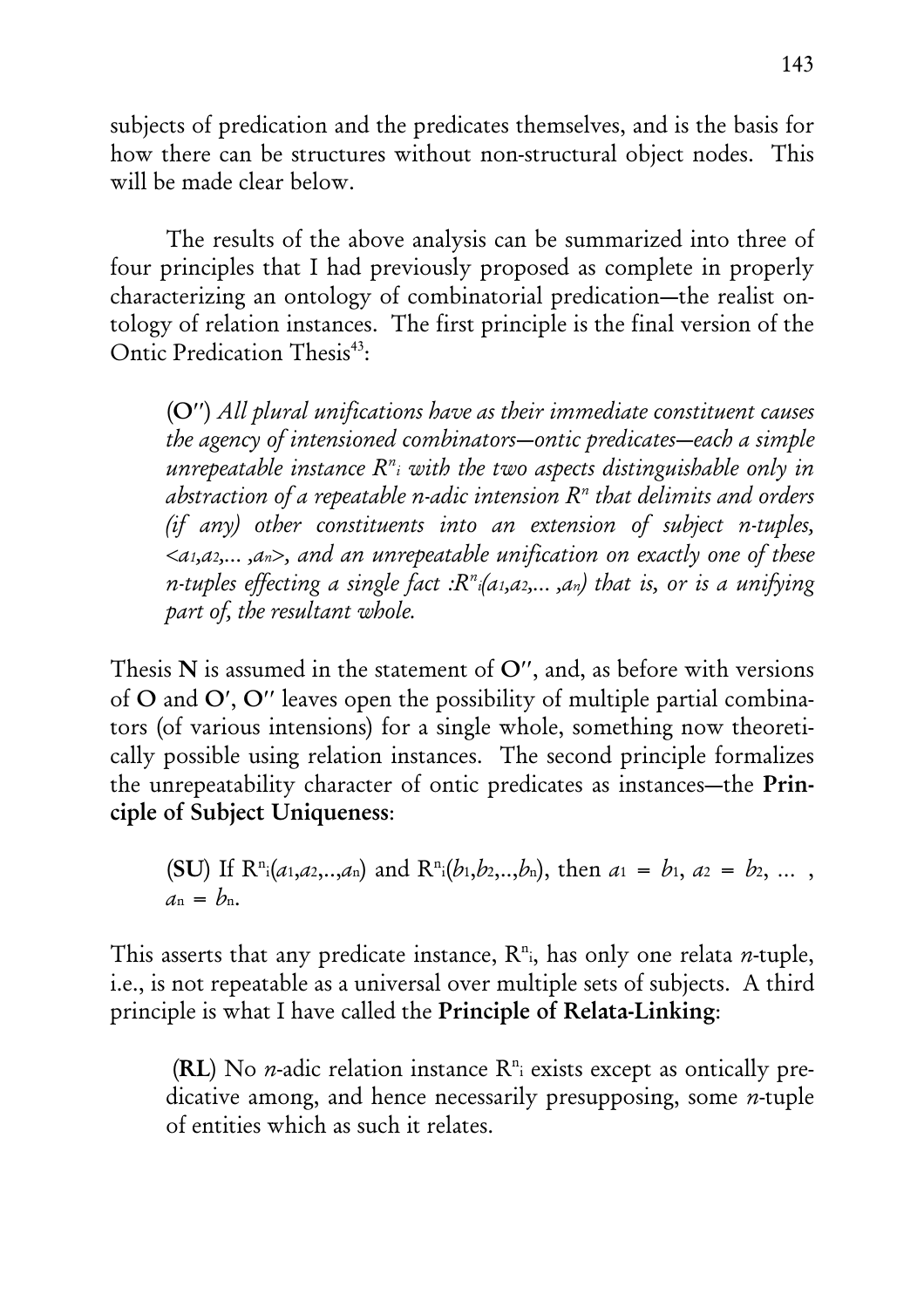On the above assay it is intrinsic to the nature of relation instances that they be combinatorial among a set of relata, and hence they cannot exist separated from some such set. A fourth principle not considered above but asserting the non-redundancy of ontic predicates is what I have called the Principle of Instance Uniqueness:

(IU) If  $R^{n}$ ; (a<sub>1</sub>,a<sub>2</sub>,..,a<sub>n</sub>) and  $R^{n}$ ; (a<sub>1</sub>,a<sub>2</sub>,..,a<sub>n</sub>), then  $R^{n}$ ; =  $R^{n}$ ;

The assertion under IU is that there can not be two distinct instances of the same intension,  $\mathbb{R}^n$ , predicable of the same *n*-tuple of subjects, e.g., the ordered pair  $\langle 3,6 \rangle$  will not have two instances of the relation Primedivisor-of. The argument for IU is from ontic economy ('Ockham's Razor') and the fact that there is nothing to differentiate  $\mathsf{R}^{\rm n_i}$  from  $\mathsf{R}^{\rm n_j}$  here except distinct acts of predicable union, and two such unions per inten $sion/n$ -tuple pair is redundant.

Principles SU and IU both utilize the global identity relation,  $=$ , which is easily definable in a refined predicate logic inherent in the realist instance predication specified in  $O''$ . Namely,

(Id) Entities a and b are identical,  $a = b$ , if and only if, for every monadic property  $\rm P^1$  and every instance  $\rm P^1$  of  $\rm P^1,$   $\rm P^1$   $\!\! (a)$  if and only if  $P^1_{i}(b)$ .<sup>44</sup>

Definition Id asserts that entities are numerically the same if and only if they have as characterizing properties numerically the same instances of numerically the same intension universals. In the tradition the definition of identity without the benefit of the instance refinement (in italics) has been controversial to the extent that it was thought, rightly, not to sufficiently distinguish identity from what, given the available analytic tools, was necessarily the vague notion of 'indiscernibility'. This situation is remedied by instance ontology below.

As noted, at one time I had thought principles  $O''$ ,  $SU$ ,  $RL$ , and IU (or their equivalents) were sufficient to capture what is essential and potent about combinatorial predication and the resulting unit attribute ontology. I have come now to realize that omitted therein was an important principle concerning emergent unity via the proper articulation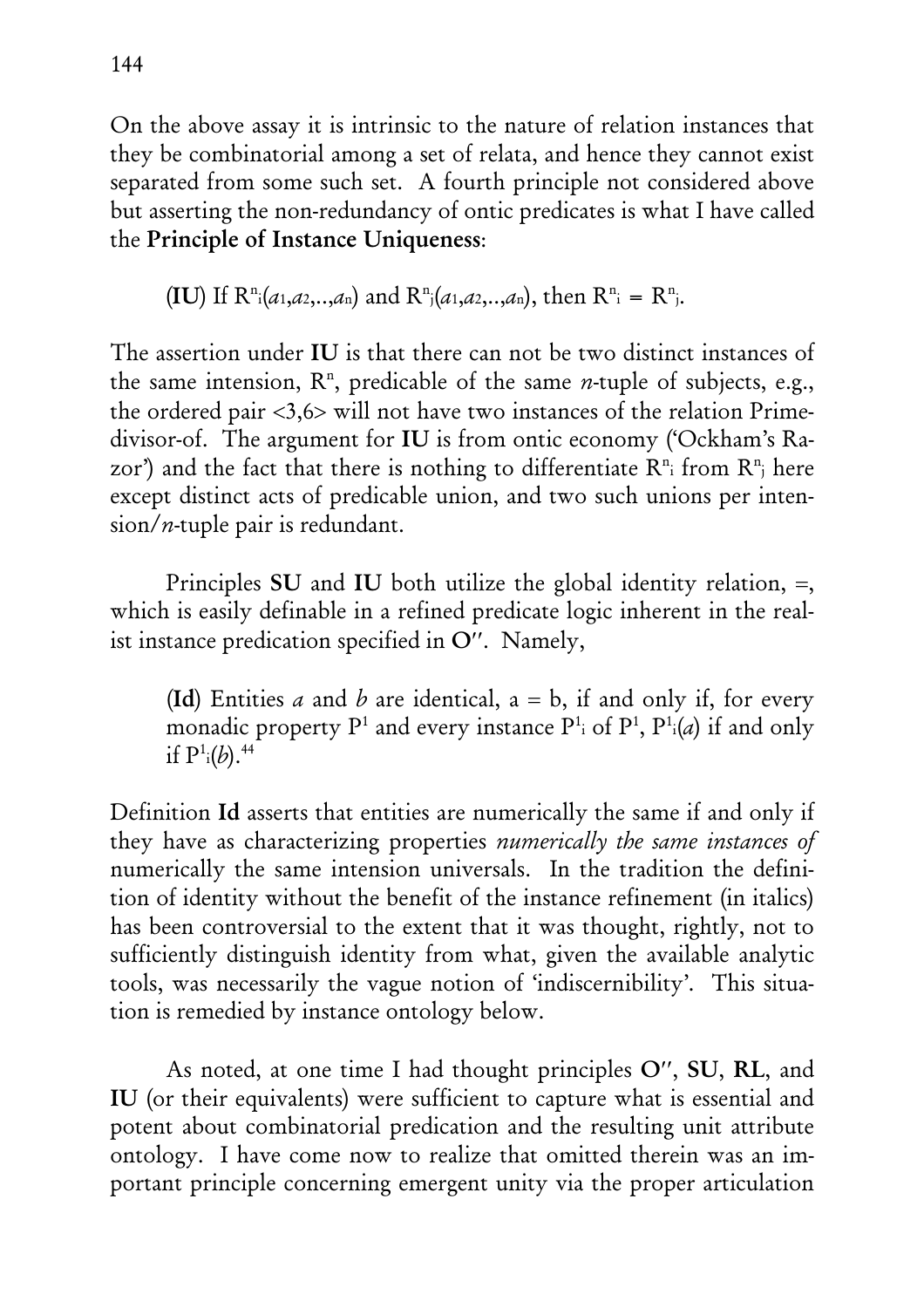of multiple constituent instances, what is the correction of thesis U, i.e., the correction of the thesis that all unity is from a single unifier. Indeed, individual facts :Rʰi(a1,a2,..,an), each with their constituent trans-relata unifiers,  $\mathbb{R}^{\mathbf{n}}$ , do conform to thesis  $\mathbf{U},$  yet compound complexes or structures do not. The traditional error has been the false extrapolation of U applied to atomic complexes, i.e., facts, to its characterizing compound complexes as well. On the following, it is the ontological refinement of particularized relation instances and the possibilities for their sharing relata and having entire complexes as relata that provides an account of the emergent unity characterizing compound structures.

## IV. Facts and Their Compounds

It is perspicuous on the above assay of facts that any two facts whose relation instances share one or more relata form a compound structure (though not a compound fact). The further insight to be gained is, loosely stated, that if two such pairs share a common fact, then there is a 'transitivity of unification' across all three facts forming a single more complex structure. More specifically, a trans-factual unity, what Peter Simons characterizes in topological terms as 'path connectedness<sup>145</sup>, emerges when pairs of complexes share relata (not necessarily the same) with mediating third complexes, analogous to the connectedness from the first to the last link in a chain without the need, to carry on the analogy, of some additional and single cable running through all the links and joining them. These claims, along with the appropriateness of the rod/node, chain, and lattice analogies used above, are made intuitive by means of spatial diagrams. These diagrams are themselves a subclass of structures whose constituent spatial relation instances are immediately observable. Consider, for example, the diagram:

**Compound Complex A):**

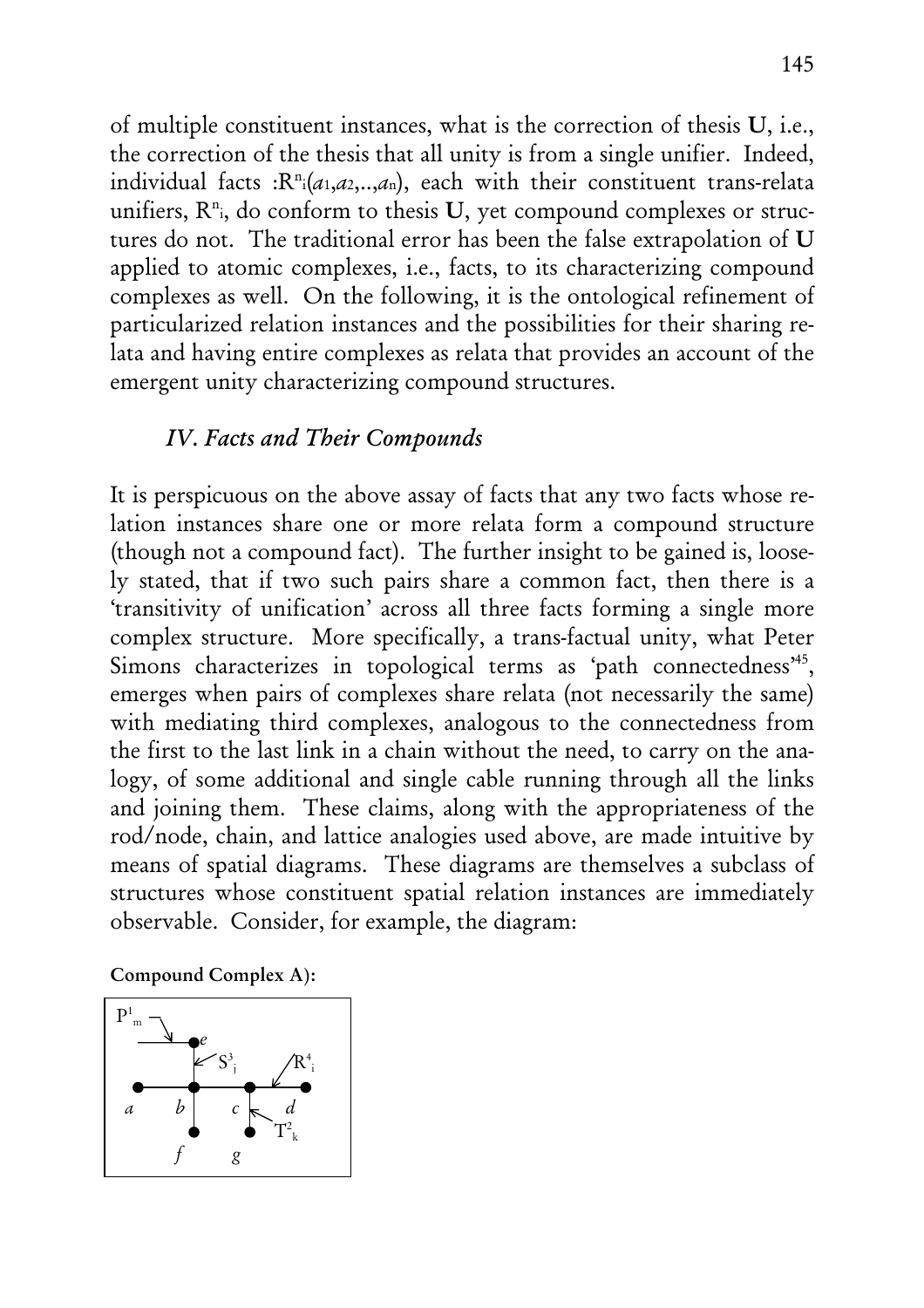Line segments contained in the same line are to represent the single relation instance named by the terms via the arrows.46 As a spatial complex, Complex A) displays explicitly the intra- and inter-connections among relata established via the composing facts—atomic complexes—that in less perspicuous prefix notation would be given as the conjunction of :R<sup>4</sup>i(a,b,c,d), :S<sup>3</sup>j(e,b,f), :T<sup>2</sup>k(c,g), P<sup>1</sup>m(e). Graphically, compound Complex A decomposes into the following constituent atomic complexes (facts).



**Atomic Complex B): Atomic Complex C):**



**Atomic Complex D): Atomic Complex E):**





Note that in the constituent Complex E the monadic predicate instance  $\rm P^1$ m is represented by a line segment appropriately attach at one end to its single subject,  $e$ . Graphically then, thesis  $O''$  if it were restricted by the Monadic Intension Thesis, M, would yield a Leibnizean universe of individuals—monads—each with its halo of monadic properties, e.g., Complex F, but otherwise absolutely isolated one from the other.

### **Compound Complex F):**

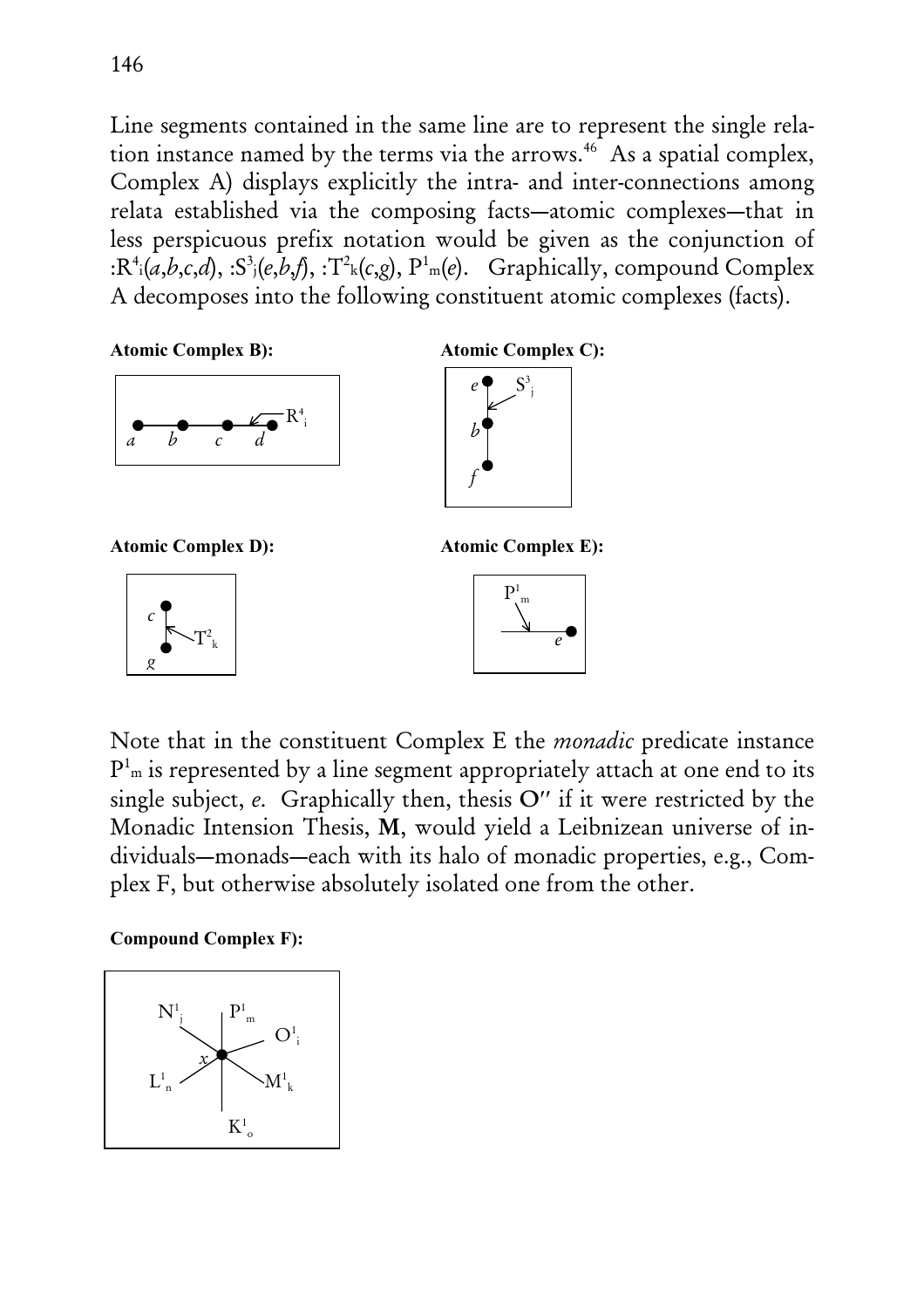In contrast, this is not the case for the relata making up Complex A. In A, by a transitivity of connectedness via 'road and node', subject e, for example, is linked/unified to subject g by the segmented route of being a relata for instance  $S^3$ ; that also shares a different relata,  $b$ , with instance  $\mathbb{R}^4$ i, the latter in turn sharing a relata  $c$  with instance  $\mathbb{T}^2$ k that has as its other relata g. Here we see intuitively the 'path-connectedness' that would characterize any two constituents of a complex that is 'horizontally' composed of its relation instances, i.e., continual connectedness across sequences of facts exclusively by means of shared relata. The emergent transitivity of connectedness here is from the constituents of one fact to those of another via the facts sharing one or more relata, or from the constituents of one fact to those of another via a intermediating fact with which the two facts share one or more relata (not necessarily the same), together with the transitive nature of this connectedness relation. There is, however, in addition to horizontal composition, the important and mostly ignored 'vertical' type of composition involving relation instances having one or more relata that are themselves complexes. Consider Complex G.

#### **Compound Complex G):**



Complex G consists of an instance of the dyadic relation  $N^2$  linking Complex A in its entirety and as a single entity as a left relatum with a different complex, say H, taken in its entirety and as a single entity as a right relatum. Analogically, Complex A could represent the structure of a tea cup, H the structure of a saucer, and relation  $\mathrm{N}^2$  the Sits-up relation, or, more directly, A and H could represent molecular structures and  $\mathrm{N}_{\mathrm{P}}^2$  an instance of the Has-as-a-catalyst relation. Importantly, even though between the constituents of A and H there is clearly no 'pathconnectedness' by any continual chain of relata sharing 'path segments' (that are all constituents of G), nevertheless it is intuitive that relatum e, say, is linked to relatum *j* via a 'once-removed' next-level relation instan-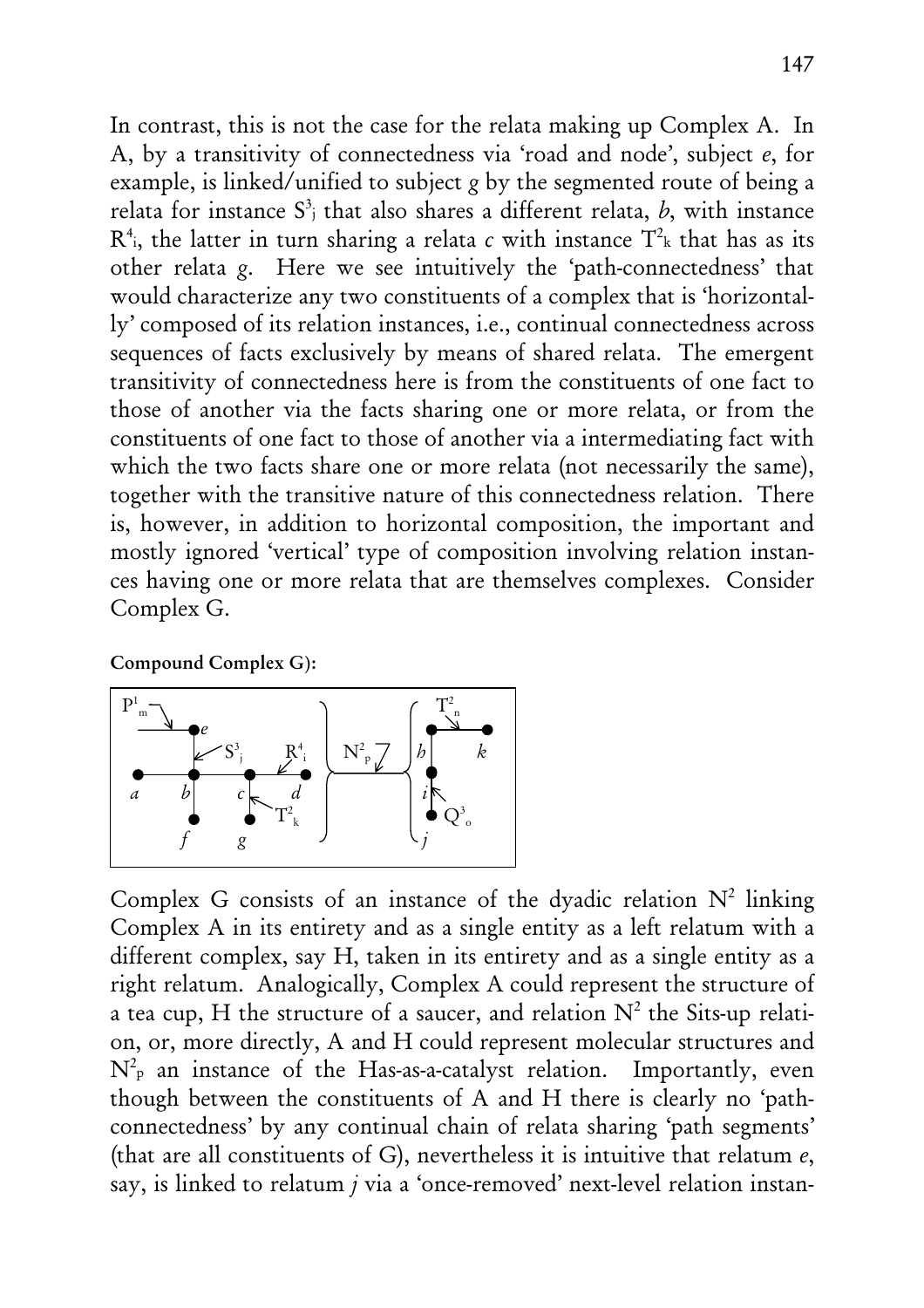ce  $N^2$ <sub>P</sub>. Instead of being path-connected, we might say that *e* and *j* are 'cross-level-connected'. This is so by what I shall call the 'vertical connectedness'  $e$  and  $j$  each have with  $\mathrm{N}^2$ p— $e,$  say, is not a relatum for  $\mathrm{N}^2_\mathrm{p}$ but is a constituent of an encompassing Complex A that is a relatum for  $N_{\rm P}^2$  ,  $e$  being presupposed by but 'once-removed' from the combinatorial agency of  $\mathrm{N^{2}}_{\mathsf{P}}.$  So  $e$ 's connectedness to  $\mathrm{N^{2}}_{\mathsf{P}}$  (and to any entity  $\mathrm{N^{2}}_{\mathsf{P}}$  is connected to) is inherited via the mediating Complex A. Similarly for j. Now, it is easy to imagine this type of horizontal combination repeated on Complex G itself—G being a single relatum for other n-adic relations, some emergent at this level, and where this vertical structuring can be iterated into hierarchies of increasingly compound complexes. In this hierarchy constituents of the lowest level complexes would be linked or connected to any constituents of complexes at any higher level via a transitivity of unity across chains of vertically and/or horizontally composing relation instances.

Complex G exhibits what are the three and only three types of plural unification, all via relation instances: unity among relata, among relation instances, and among complexes. We can now generalize from Complex G to a full definition of Complexity (or Structure) given recursively in the following axiom for all plural unifications. The axiom is the awaited correction of the Unity-by-the-Unit Thesis, U, i.e., corrects the thesis that every plural unity requires a single constituent unifier among all other constituents. We have the Unity-by-Instances Thesis, I :

- (I) All plural unity—complexity or structure—is by the following:
	- a) A relation instance  $\mathbb{R}^n$  predicable of an *n*-tuple of relata,  $\langle a_{1},a_{2},...,a_{n}\rangle,$ is the cause of an individual plural whole, i.e., a fact : $R^n$ <sub>i</sub> $(a_1, a_2, ..., a_n),$ having  $R^{n}$ ; *a*1, *a*2, .., *a*<sub>n</sub>, as its only constituents.
	- b) If  $\mathbb{R}^n$  is a constituent of a plural whole x and  $\mathbb{S}^n$  is a constituent of

a plural whole y, and  $\mathsf{R}^{\text{n}}$  and  $\mathsf{S}^{\text{n}}$ , share one or more relata, then there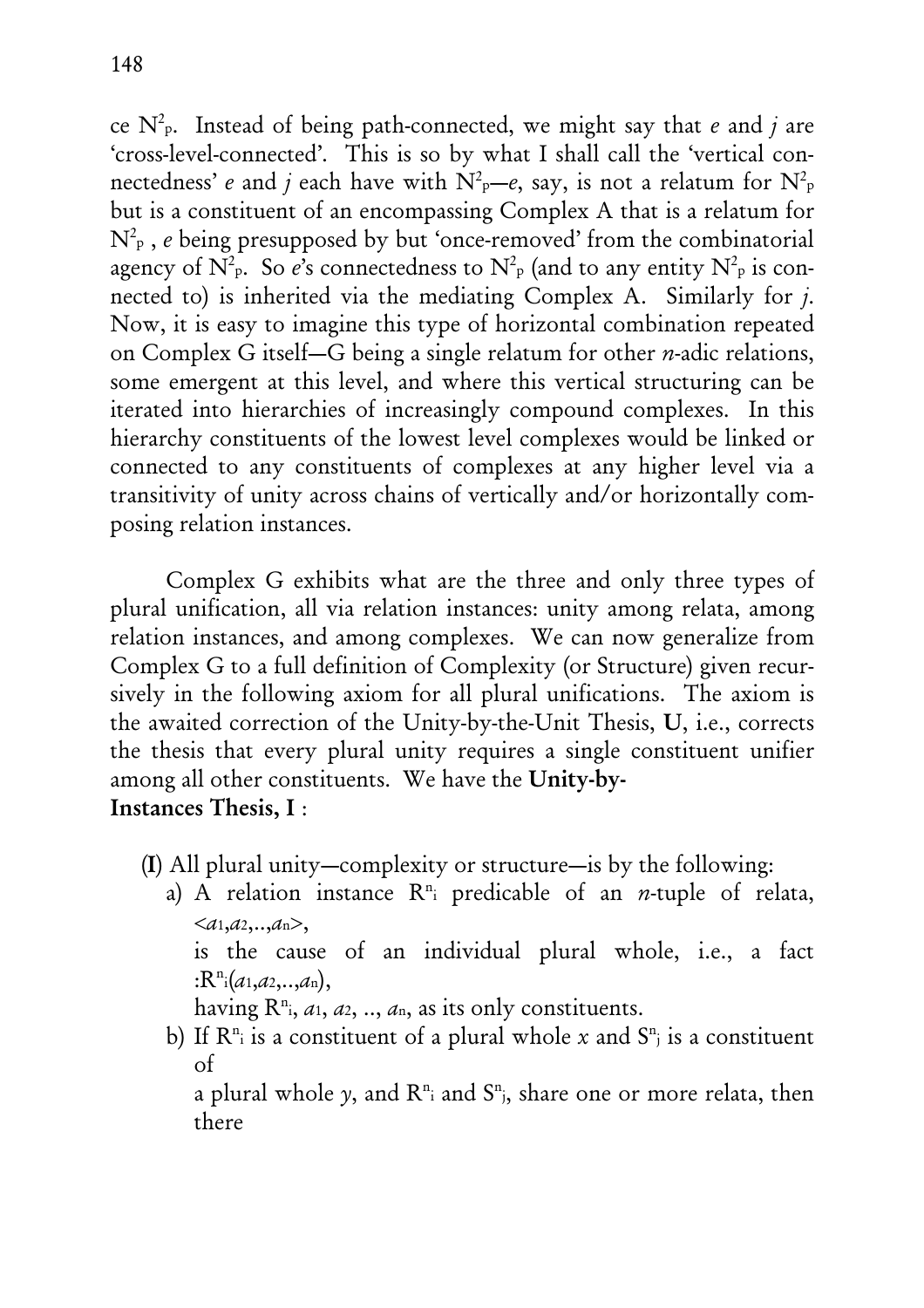is an individual plural whole z that has as constituents all and only the combined constituents of x and  $\gamma$  (horizontal composition).

c) For any fact : $\mathbb{R}^n$  (*a*1,*a2*,..,*a*<sub>n</sub>), if for  $1 \le j \le n$ , *a*<sub>j</sub> is a plural whole, then there exists an individual plural whole whose constituents are all and only the constituents of the fact and constituents of  $a<sub>i</sub>$  (vertical composition)

It is now a simple matter to give an identity criterion specific to complexes (utilizing the global identity relation defined in Id), a criterion that, importantly, involves only the internal and so relevant naturebestowing components of a complex qua complex. It is intuitive that complexes with numerically the same relations (instances) each having corresponding relata that are numerically the same are themselves numerically the same—identical. Under standard ontology where predicates are treated as universals the latter condition would not be guaranteed. However, under the Principle of Subject Uniqueness, SU, predicates are particularized to specific relata *n*-tuples, and so instances that are numerically the same have corresponding relata that are numerically the same. Hence, the Identity Criterion for Complexes, ID, is simply:

**(ID)** For complexes x and  $\gamma$ ,  $x = \gamma$  if and only if, for every intension  $\mathbb{R}^n$  and every instance  $\mathbb{R}^n$  of  $\mathbb{R}^n$ ,  $\mathbb{R}^n$  is a constituent of x if and only if  $\mathbb{R}^n$  is a constituent of y.

Shortly and as promised we shall consider how the ontology of relation instances clarifies the concept of indiscernibility. As a preliminary I shall make-good on another important claim repeated above, viz., that at some lowest ontic level it is possible to have only predicable entities (relation instances), i.e., predicates that have as their subjects only further predicable entities. At this base level there are no non-predicable 'substances', but only individual complexes exclusively composed of instance predicates. Consider as a perspicuous example of such a lowest level whole Complex I which is composed of a chain of monadic instances circularly predicated of one another.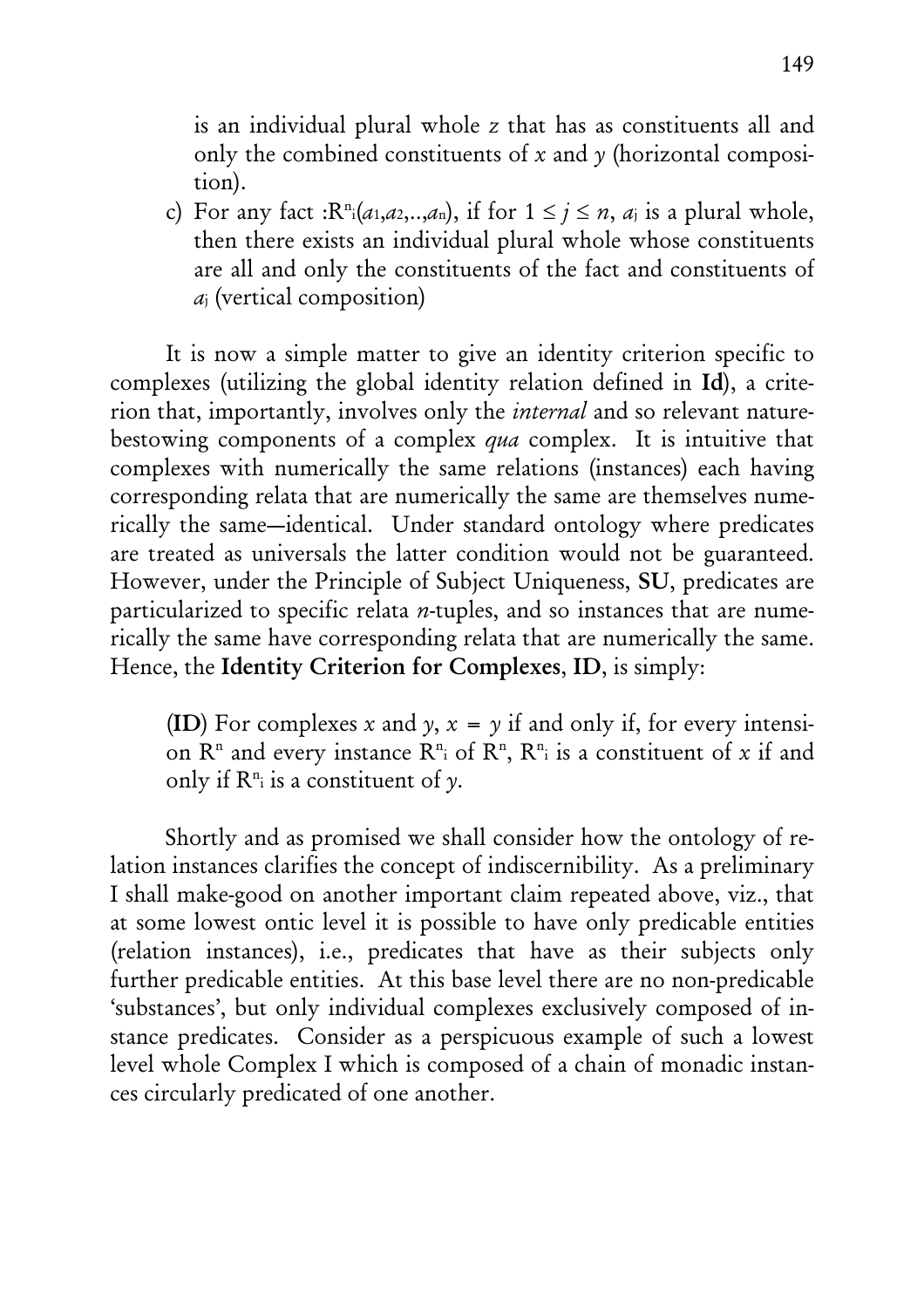#### **Compound Complex I):**



In prefix notation, the three predications here are given in the facts : $P^1$ <sub>i</sub>(S<sup>1</sup><sub>k</sub>), :S<sup>1</sup><sub>k</sub>(O<sup>1</sup><sub>j</sub>), and :O<sup>1</sup><sub>j</sub>(P<sup>1</sup><sub>i</sub>). Clearly, Complex I is a plural whole composed of only predicable individuals—monadic instances  $\mathrm{O}^{\text{1}}$ ,  $\mathrm{P}^{\text{1}}$ , and  $S^1$ <sub>k</sub>—with *no non-predicate subjects*. The same situation is possible for combinations of any *n*-adic instance predicates as long as each of their *n* subjects is itself an instance predicate. Depicting graphically such complexes would be increasingly difficult, requiring the use of curved lines for instances, and best done in three-dimensions. We need not pursue that here. Once we have such basic complexes it is easy to conceive of these wholes extended iteratively both horizontally and vertically up through hierarchies of increasingly complex structures. For example, 'instance-only' structures such as Complex I could be the relata  $a, b, c$ , etc., in Complex G above, as such vertically connected to G's composing instances. In sum and with an importance for ontology that cannot be overstated, what these examples substantiate is the possibility that all complex individuals whatsoever can be built up exclusively from, and by means of, predicable combinators from the single category of relation instances. Or in the reverse direction of analysis, not all predication necessarily presupposes non-predicable subjects ('substances' or their reducta of bare particulars), but that there can be an atomic ontic level of mutually-sufficing predicable individuals from which all other individuals (compound complexes) are derived—in instance ontology there need not be the regress to absurdity of 'turtles all the way down'. This insight does not contradict the maxim that 'There are no relations (and hence structure) without relata', but corrects the prevailing preconception that a system of relations always presupposes a base level of relata nodes that are 'more substantial' non-relational, non-predicable entities.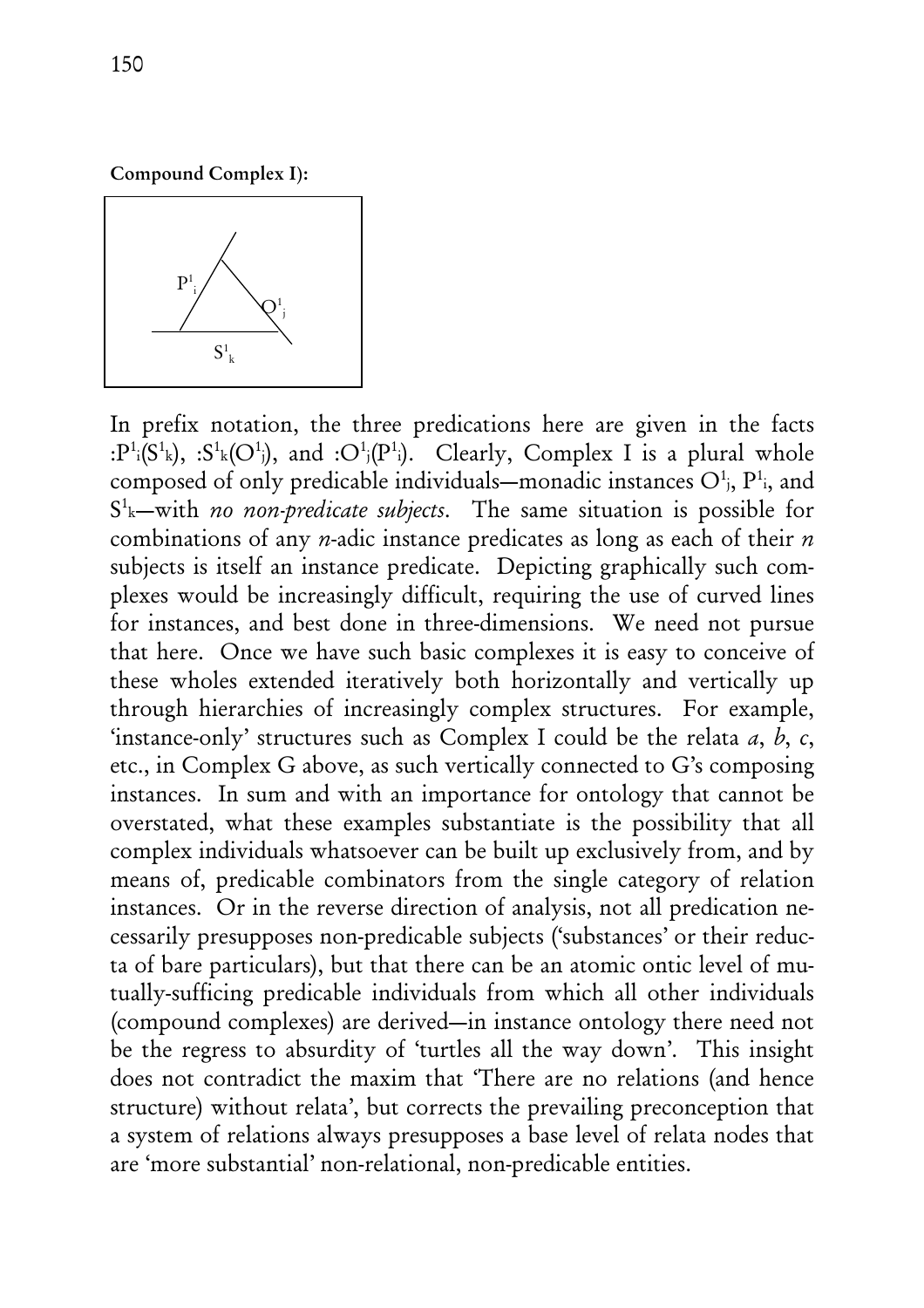We are now in a position to clarify the concept of indiscernibility, and indeed to illustrate how there can be numerically distinct but indiscernible entities based upon a properly understood 'internalist' criterion of indiscernibility that compares what is their total composing predicable constituents, i.e., relation instances. Hence, with this we have in a perspicuous manner the contingent falsity of the Principle of the Identity of Indiscernibles. In addition to its importance to ontology generally, the topic of indiscernibility is presently of acute interest in the philosophy of science and concerns the 'loss of identity' or 'metaphysical underdetermination' of sub-atomic entities under quantum mechanics. Operative here is the 'Indistinguishability Postulate' of quantum statistics which asserts that permutations of particles of the same kind are not observable (in making no difference in the probabilities of measurement outcomes).47 The underdetermination debate has to do with whether quantum entities are 'individuals' (what are often described in this context as sets of intrinsic properties (e.g., rest-mass, charge, spin, etc.) individuated each by a non-qualitative something), or 'non-individuals' (i.e., entities that are in their very identity and nature somehow vague, however this can be understood ontically as opposed to simply modeled formally, e.g., with 'quasi-sets<sup>'48</sup>). In response, (ontological) structural realism has been put forth as, among other things, an alternative that explains the individual/non-individual dichotomy as two ways of conceiving the same structural reality.<sup>49</sup> Here there is a reconceptualization of electrons, elementary particles, etc., in structural instead of individualistic terms, one where the usual relationship of ontic priority between objects and encompassing structures—systems of relations among and together with these presupposed relata objects—is inverted at a foundational level so as to exist between systems exclusively of relations and resultant objects built up from them. We have just seen—with analogs of Complex I how the latter is possible without a vicious regress of presupposed relata objects. Building upon this analysis we shall see now how a realist instance ontology can provide distinct complex wholes—'objects'—that conform to the Indistinguishability Postulate and yet are each properly characterized as an individual in a sense that corrects the distorting bundle-of-universals-plus-individuator or alternate trope-bundle conceptions, and, moreover, provides a precise criterion based upon internal constituents whereby these distinct individuals are indiscernible. Whe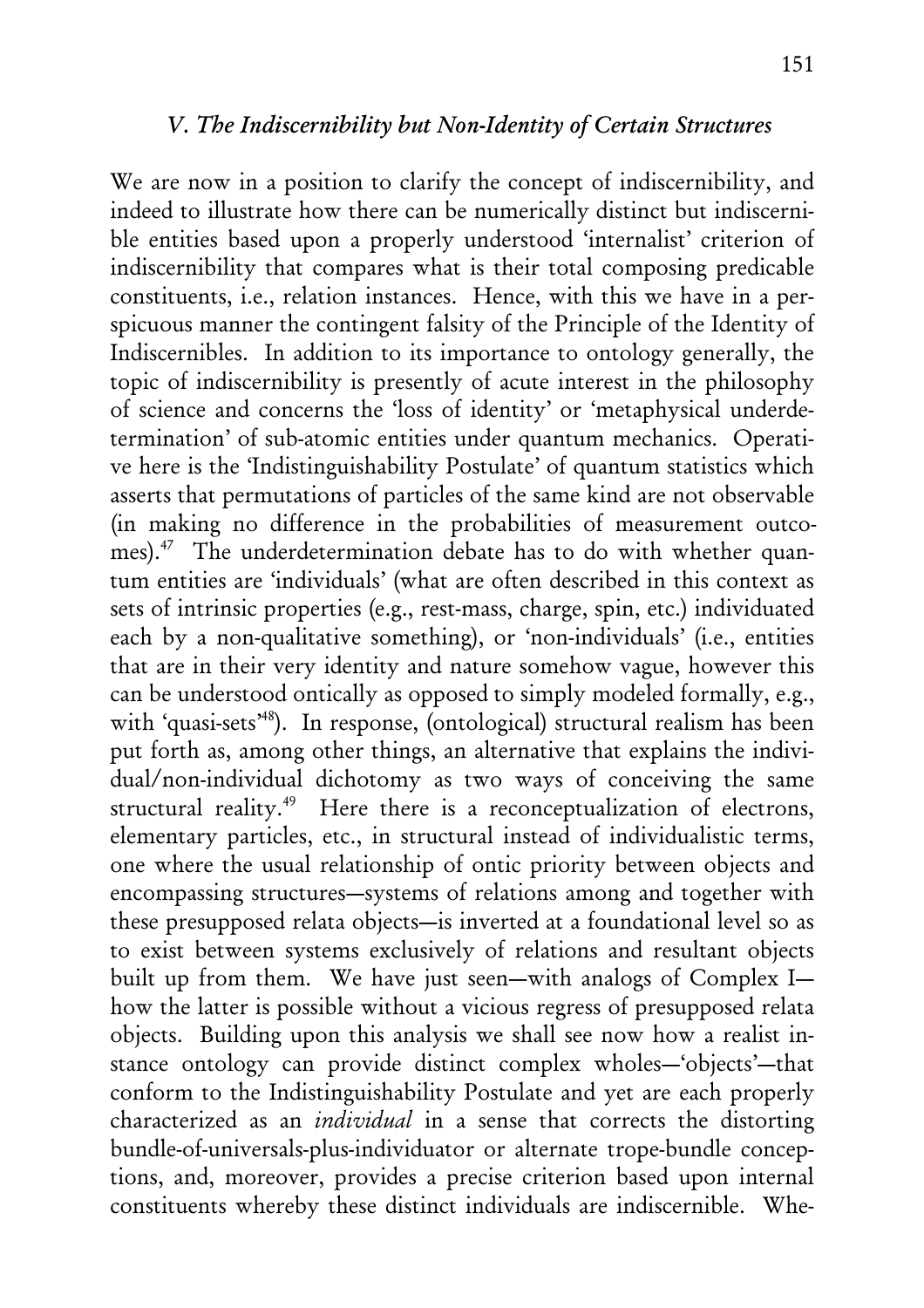ther in fact quantum entities can be assayed as such 'objects' is, of course, for the structuralist program in the philosophy of physics to determine. The analysis here is offered as providing the detailed ontological underpinning for such a program.

 On the above all entities, with the exception of founding and component relation instances, are complexes in the precise way given, a detailed internal analysis of entities invisible to traditional substance/attribute ontology. In the latter, any internal analysis of a subject substance a consisted of either a single form predicable of the other parts and/or prime matter of  $a$ , or the monadic properties predicable of  $a$ bundled together, with or without an additional individuator, to constitute a. It was, however, in the cruder context of substance/attribute ontology that our intuitive concept of indiscernibility as qualitative sameness was first standardized as the formal criterion  $(F)[F(x) = F(y)]$ , and in which continues the controversy over the concomitant Principle of the Identity of Indiscernibles, i.e., that indiscernible entities so defined are identical, or symbolically,  $(F)[F(x) = F(y)] \supset x = y$ . The lack of progress in the latter controversy is, I propose, symptomatic of an error in the standard formal criterion for indiscernibility, and thus in the motivating ontology that can analyze the internal nature of entities only by making essential use of derivative externally predicated attributes of them: their species 'forms' or all their monadic attributes. The intuitive indiscernibility concept of 'qualitative sameness' is synonymous with 'same in every way that is identically repeatable'. If, as was the case in much of the tradition, an ontology recognizes only monadic intensions as numerically repeatable qualitatively characterizing entities, and holds that an entity characterizes a subject by being ontically predicated of it, then indiscernibility between any x and y does indeed reduce to  $(F)[F(x) = F(y)]$ . But this makes indiscernibility dependent upon external predicates posterior to the subject entities compared, and so confuses the debate over the identity of indiscernibles with tangential and inconclusive arguments why *prima facie* irrelevant external properties like 'is identical to  $a$ ', 'is different from  $b'$ , 'is two units from  $a'$  are (or are not) indeed irrelevant to indiscernibility.50 The intuition that indiscernibility is a matter of the internal constitution of entities is what motivates in this context the attempts to distinguish 'intrinsic' for 'extrinsic' and 'pure' from 'impure' properties, and to make indiscernibility in its strongest form turn upon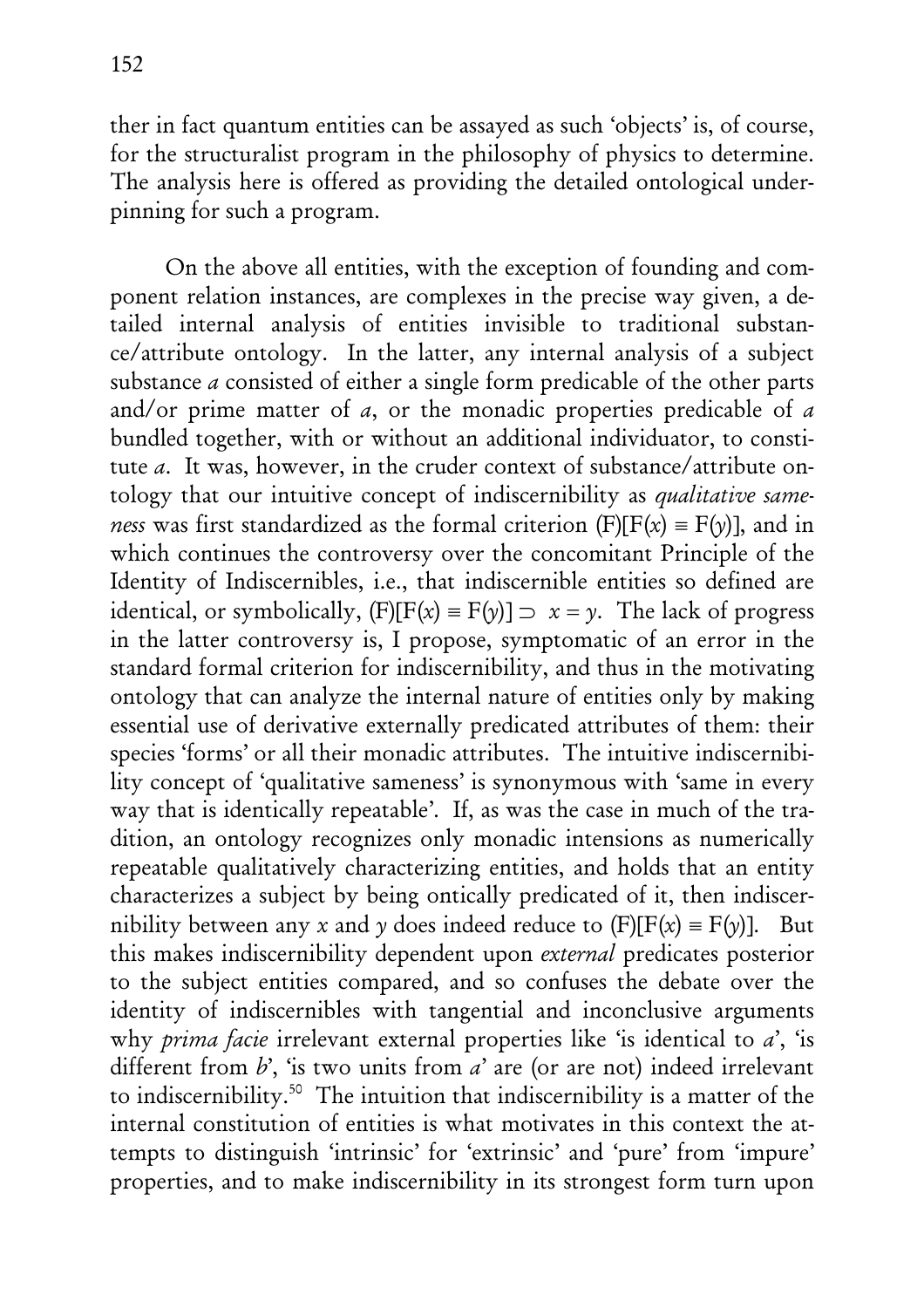'pure intrinsic' properties.<sup>51</sup> The same intuition is found expressed in Leibniz's formulation of the Principle of the Identity of Indiscernibles: "There are never two beings in nature which are perfectly alike and in which it is impossible to find a difference that is *internal* or founded on an *intrinsic denomination*."(my italics)<sup>52</sup> For Leibniz the properties of an entity  $a$  are both predicable of  $a$  and together compose  $a$ 's 'complete concept'. By the Identity of Indiscernibles the complete concept of  $a$  is unique to it since no two individuals can have the same bundle of characterizing properties. Moreover and conversely, the Identity of Indiscernibles follows from the assumption that the universal properties predicable of an entity  $a$  are all and only the constituents of  $a$ , together with an intuitive thesis known as the Principle of Constituent Identity: Complete identity in corresponding constituents of  $a$  and  $b$  entails numerical identity of *a* and  $b^{53}$  Of course, the problem here is that an unrepeatable particular cannot be identical to all and only its repeatable properties bundled together since the bundle itself is thus repeatable. What is missing, and telling of the error of the whole analysis, is an individuator but one that, by the same analysis, would in the end have to be a bare particular. In contrast, the other premise—the Constituent Identity principle—is intuitive, and, indeed, when formalized and applied to complexes is our above concluded Identity Criterion for Complexes, ID. What would be the corresponding and equally apparent principle for indiscernibility is that: Complete indiscernibility between both corresponding structures (isomorphism) and the corresponding entities structured that jointly make up each of a and b entails the indiscernibility of a and b. What is required, then, is that we render precise these pre-critical intuitions concerning how indiscernibility is a matter of the internal nature or constitution of entities, what in the primary sense makes things to be what they are and not something else, and what is presupposed by properties and relations that have these entities as relata (e.g., spatial relations). This is a project now possible in the refined context of structure theory built from instance ontology.

Founding the project of an internal criterion for indiscernibility is the fact that in the realist ontology of relation instances there are atomic entities—individuated ontic predicates—that are absolutely qualitatively the same and yet distinct. Specifically, two distinct instances  $\mathsf{R}^{\scriptscriptstyle{\mathrm{n}}\textsubscript{i}}$  and  $\mathsf{R}^{\scriptscriptstyle{\mathrm{n}}\textsubscript{j}}$ (e.g., Square<sup>1</sup>1 and Square<sup>1</sup>2) of the same type  $R<sup>n</sup>$  (e.g., Square<sup>1</sup>) are qualitatively indistinguishable in the precise sense that each shares as their to-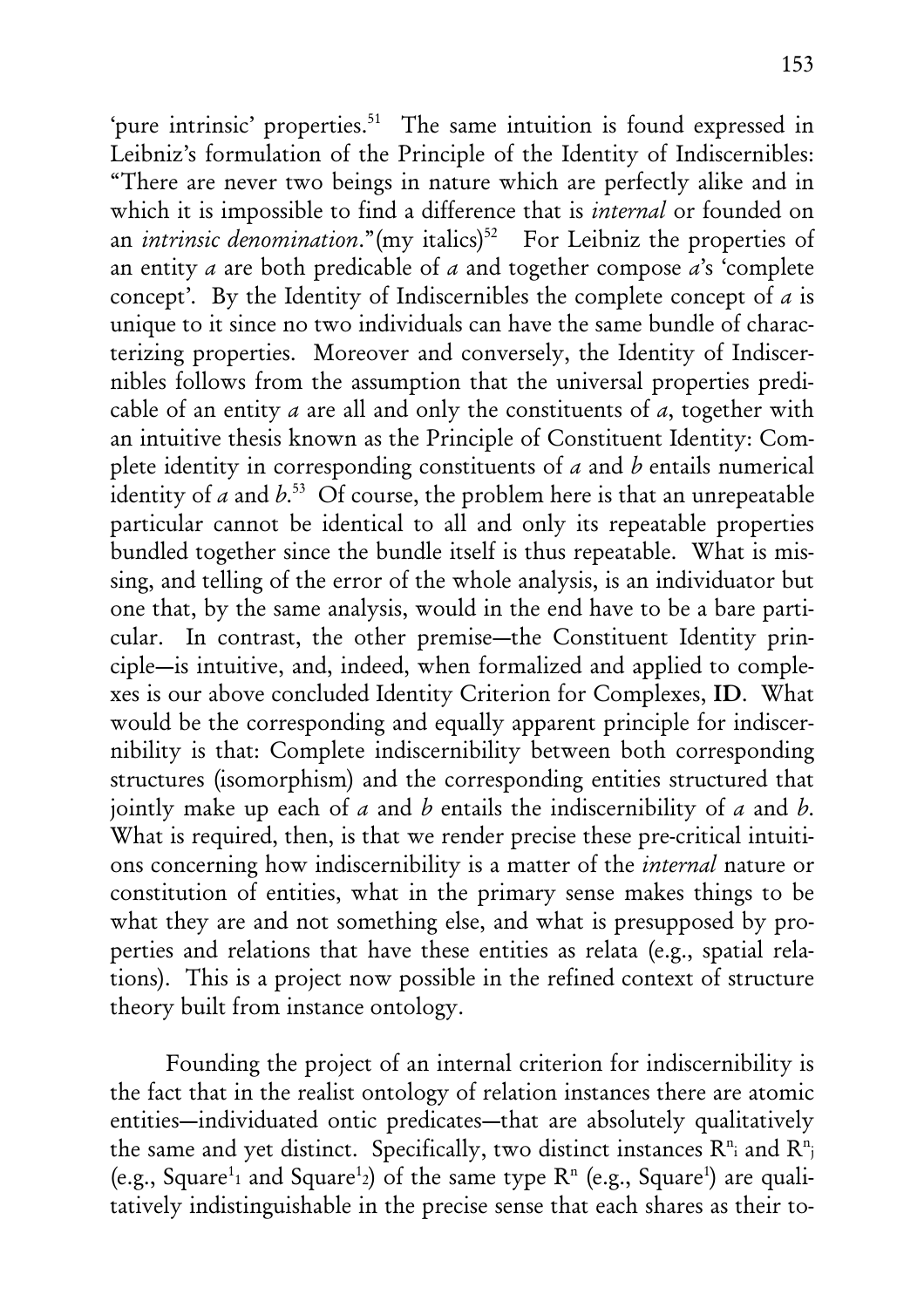tal qualitative content numerically the same intension  $\mathbb{R}^n$ , and, importantly, where as such intension  $\mathbb{R}^{\mathrm{n}}$  is not an ontic predicate of (not external to) the instances it characterizes. What renders  $\mathsf{R}^{\tt n_i}$  and  $\mathsf{R}^{\tt n_j}$  distinct is not a difference in intension or qualitative content, but rather distinct combinatorial aspects, i.e., distinct predicable 'acts', that are 'formal' in adding nothing to the concomitant intensions of their respective instances. The combinatorial aspect of an instance  $\mathbb{R}^{\mathbf{n}_{i}}$  is not a further intension in addition to  $\mathsf{R}^{\tt n}$ , but a unifying functionality of  $\mathsf{R}^{\tt n}$ : specified in its range and ordering (if any) by the instance's other aspect and sole intension  $\mathbb{R}^n$ . It is this pivotal insight that cuts through the unhappy traditional alternatives of entities having to differ either only numerically (solo numero), i.e., without any internal difference whatsoever, or in some intensional aspect, or by some posited but unanalyzable constituent individuator (e.g., haecceitas, bare particulars). Relation instances can differ by their non-qualitative but combinatorial aspects. Hence, instances  $\mathbb{R}^{\mathbf{n}}$  and  $\mathbb{R}^{\mathbf{n}}$  of the type  $\mathbb{R}^{\mathbf{n}}$  are intensionally identical but numerically distinct, and so straightforwardly indiscernible but not identical. So, at this point we have a precise notion of indiscernibility based upon internal aspects of entities (i.e., identity of constituent non-predicable intensions) and a refutation of the Principle of the Identity of Indiscernibles, but only, though crucially, for the limiting case of relation instances. Yet, instances R<sup>n</sup>i exist only as constituents of facts, :R<sup>n</sup>i(a1,a2,..,an), and all the plural entities making up reality are facts or their compounds. What is required is extending this analysis to structured entities built up from instances.

The question is: How is it that *complex entities* built up from relation instances satisfy the intuitive indiscernibility criterion of 'same in every way that is identically repeatable'? As a first approximation and as noted above, it is apparent that indiscernibility so conceived would mean for structured entities exact ontic congruence—an exact matching of constituents that preserves both all formal structure to the last detail and all qualitative aspects of all the constituents (viz., the intensions of the respective linking instances and the qualitative content of the respective relata linked). For what is repeatable is both structural form and the qualitative aspects of the entities making up the structure. To reinforce this, consider first the lowest level of complexity, i.e., individual facts. It is evident for facts :R<sup>n</sup>i(a1,a2,..,an) and :R<sup>n</sup>j(b1,b2,..,bn), whose instances, R<sup>n</sup>i and  $\mathsf{R}^{\rm n}$ , have the same intension  $\mathsf{R}^{\rm n},$  that they are indiscernible if and on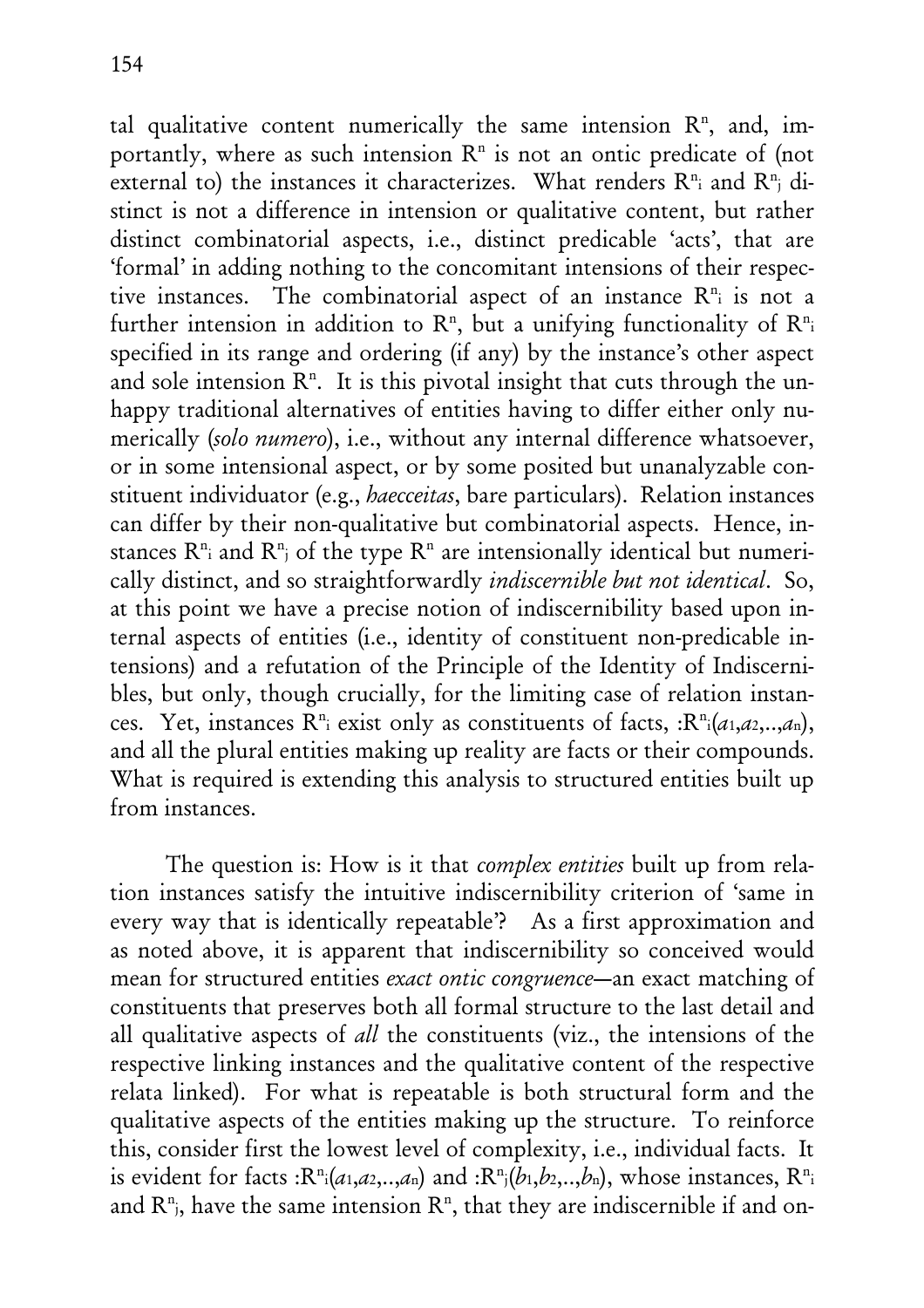ly if  $a_k$  is indiscernible from  $b_k$ , for all  $k, 1 \le k \le n$ . That is, because the facts have the same predicate intension and because of the isomorphism that exists between the facts' relata *n*-tuples  $\langle a_1, a_2, \ldots, a_n \rangle$  and  $\langle b_1, b_2, \ldots, b_n \rangle$ , due to their being identically ordered by this same intension  $\mathsf{R}^{\tt n},$  the only thing that could qualitatively distinguish these facts internally is some qualitative difference in respective relata. Without this difference, i.e., with indiscernible respective relata, subsuming complexes : $R^{n}$ <sup>[</sup> $(a_1, a_2, ..., a_n)$ ] and :R";(b1,b2,..,bn) are themselves indiscernible, and this is possible in a non-circular way when the correlative relata are indiscernible in the prior manner of relation instances. What is intended here can be seen in the example complexes J and K, which are cases of complex I above.



Complexes J and K are isomorphic in form where each constituent instance corresponds to one of the same intension— $P^1$ 1 and  $P^1$ 2 having intension  $P^1$ ,  $O^1$  and  $O^1$  having intension  $O^1$ ,  $S^1$  and  $S^1$  having intension S1 —and more importantly, indeed crucial to any satisfactory analysis of possible indiscernibility for complexes, the corresponding relata for the corresponding instances are themselves instances of the same intension and so, on the above analysis, are guaranteed to be internally indiscernible. Stated otherwise, complexes J and K are indiscernible because they each decompose without remainder into relation instances such that there is a one-to-one correspondence between them that preserves the relative ordering or structure within each complex, i.e., an isomorphism between J and K, and where the corresponding subject or relata 'nodes' are instances of the same intension or kind. The concept can be clarified by comparing complexes J and K with the following complex L.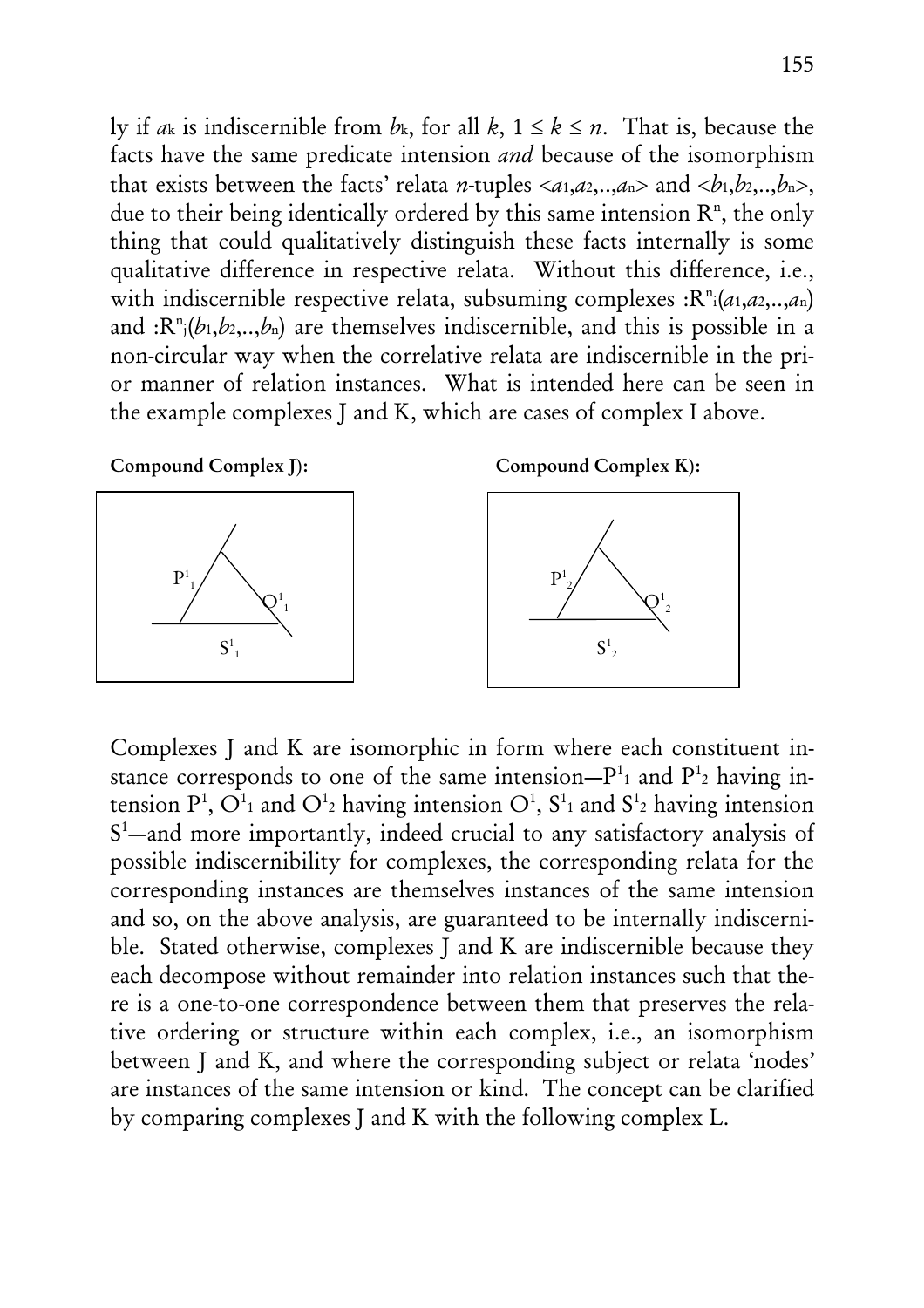#### **Compound Complex L):**



There is a one-to-one correspondence between the composing instances of L and those of J and K, but the latter complexes are discernible for L on the basis of the different relative ordering (non-isomorphism) of their instances, e.g., : $P^1{}_1(S^1{}_1)$  in Complex J but : $P^1{}_3(O^1{}_3)$  in Complex L.

We can, of course, have the same indiscernibility on complexes of atomic instances of any n-adicity, not just the monadic as in complexes J and K, if the instances composing each complex have other instances of that complex as relata and this mutual predication corresponds isomorphically across the two complexes. Moreover, it is possible to maintain indiscernibility across horizontal compositionality, as long as corresponding substructures are isomorphic and decompose into exactly matching instances of the same intensions, and these instances' corresponding relata are isomorphic and decompose likewise, and so on, until at an atomic level there are only corresponding isomorphic and vertically composed complexes, e.g., such as J and K. Consider, for example, two cases of complex G that differ only by subscripts on their respective predicate terms and where corresponding relata, say  $a$  and  $a'$ , are indiscernible complexes like J and K.

We can now formulate our post-critical notion of indiscernibility for complexes in its complete generality, i.e., for compounds composed both horizontally and vertically. Namely, complexes are indiscernible if and only if they are isomorphic (structurally congruent), which includes all corresponding substructures taken as single relata, and that the atomic composing instances of every set of corresponding substructures are identical in intension. This educated intuition of indiscernibility for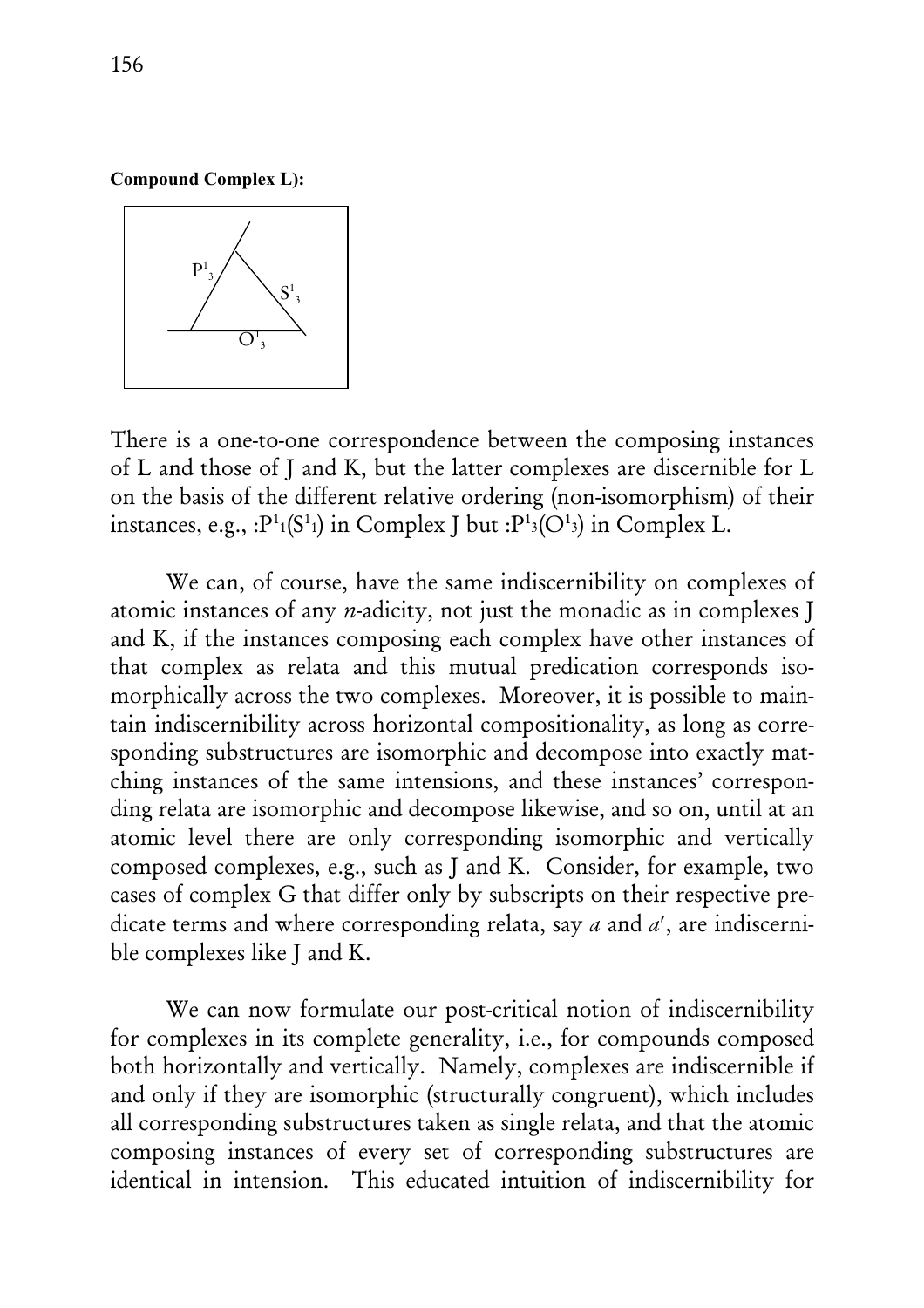complexes is then made precise with the following formal recursive definition IND. The recursive form of the definition guarantees the requisite isomorphisms at each structural level.

(IND) Entities x and y are indiscernible if and only if

- 1)  $x = R^{n_i}$  and  $y = R^{n_j}$ , where  $R^{n_i}$  and  $R^{n_j}$  are instances of the same intension  $\mathbb{R}^n$ .
- 2)  $x =:R^n(a_1,a_2,..,a_n)$  and  $y =:R^n(b_1,b_2,..,b_n)$  and  $a_k$  and  $b_k$  are indiscernible for  $1 \leq k \leq n$ .
- 3) x and  $\gamma$  are complexes such that there is a one-to-one correspondence f between their constituent facts where  $f(:R^n:(a_1,a_2,..,a_n))=:\!R^n;(b_1,b_2,..,b_n)$  and where  $:R^n:(a_1,a_2,..,a_n)$ and : $\mathrm{R}^{\mathrm{n}}$ ; $(b_1,b_2,..,b_n)$ are indiscernible.54

Note that as it should be, under  $IND$  a complex x is indiscernible from itself since clauses 1)—3) allow for the case of  $R^n_i = R^n_i$ . But, of course, the whole point of the previous analysis was to show that, given a realist instance ontology, it is possible for there to be instances  $R^{n_i}$  and  $R^{n_j}$  such that  $R^n$   $\neq$   $R^n$  and that they and their corresponding facts satisfy clauses 1)—3). That is, there can be iterated hierarchies of complexes, horizontally and/or vertically composed, and conforming to IND that are numerically distinct but indiscernible according to their internal form or structure and respective qualitative/intensional contents of the constituents. Hence the contingent falsity of the Principle of the Identity of Indiscernibles.

With this we now have an account of how distinct entities can satisfy the Indistinguishability Postulate of quantum physics. If fundamental physical entities, particles or fields, are 'completely relational' in the sense made precise herein and indiscernible according to IND, then with the permutation of such complexes within larger subsuming structures, e.g., those including the added system of relations and entities introduced by instrumentation, what will change in the total subsuming structures before and after the permutations is only the individuality (i.e., the combinatorial aspects) of the composing instances, not the intensions of the instances or the isomorphisms between the structures. Hence, any instance of a property emergent on such an entity+instrumentation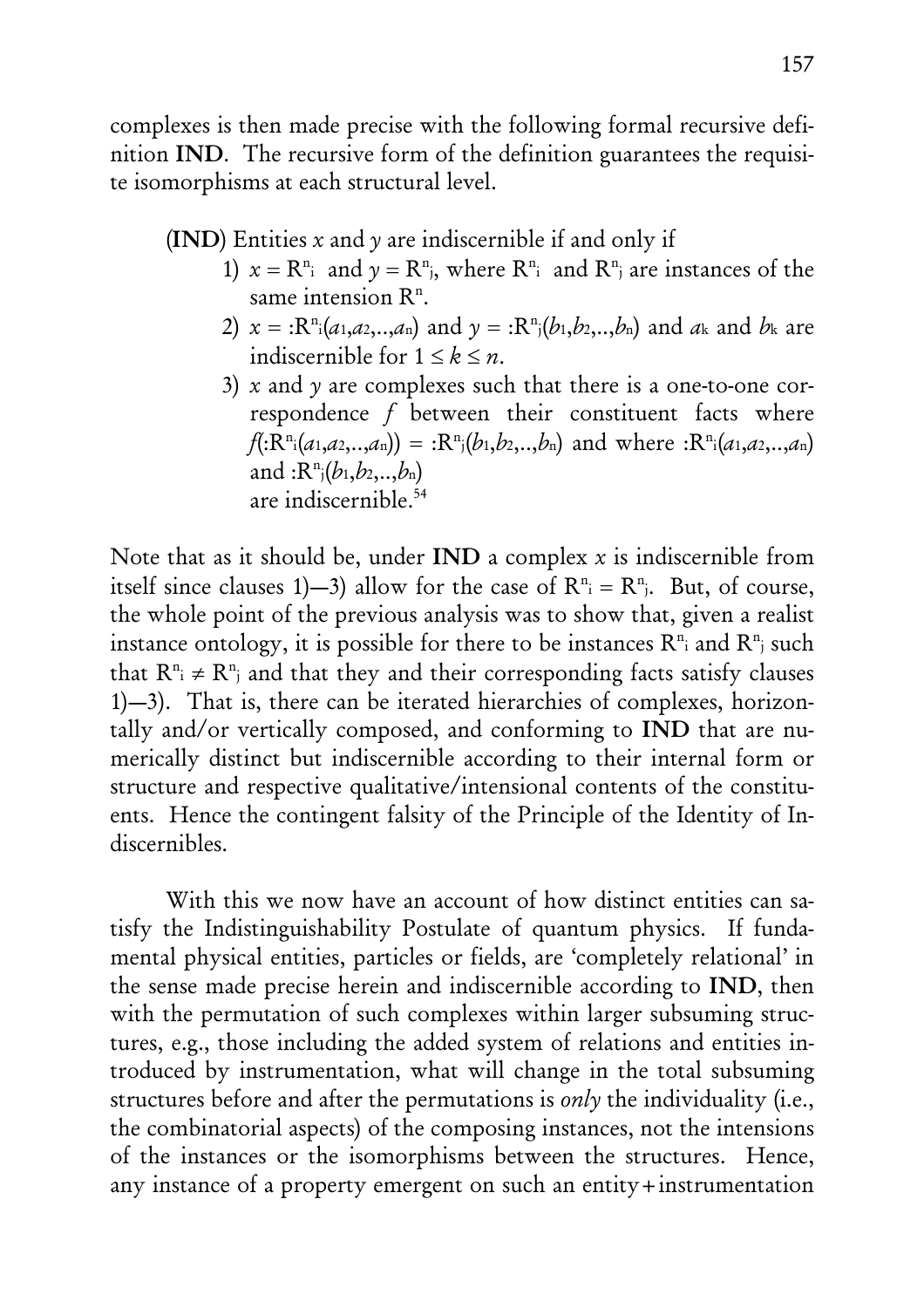complex and representing a measurement on the entity will differ only individually, i.e., as a different instance, from the instance of that property that will emerge on the indiscernible complex that results with the permutation of an indiscernible entity. Indiscernible measurement structures on indiscernible but distinct complexes entities effects indiscernible but numerically distinct measurement results. On the above, however, this does not imply that indiscernible quantum entities are notindividuals or in their very natures vague entities.

# VI. Conclusion

It is a theme of contemporary ontology and foundational quantum physics that reality is inherently relational. We have seen how a realist instance ontology of individuated n-adic ontic predicates (instances) and their sharable non-predicable intensions can correct traditional theses regarding unification and account for such a world of pure and qualitatively multifarious structure, and this all the way down to an atomic ontic level of only inter-predicable relation instances. No ultimate nonpredicable subjects (substances, prime matter, bare particulars, nonpredicable relata) need be posited. The combinatorial—agent unifier aspect of an ontic predicate provides ontology with a non-posited principium *individuationis*, and it together with its formally distinguishable concomitant intension aspect, makes for a category of intensionally controlled (as to their compatible subjects) individuated unifiers, what are the atomic ontic links (and ultimately what is linked as well) that make up the hierarchical lattice this is reality. It is these property and relation instances that make possible a precise recursive definition of structure or complexity, as well as provide the basis, missing in the tradition, for an internalist or constituent criterion for structural identity and indiscernibility, the latter definable recursively. The resulting analytic precision makes it possible to display perspicuously how there can be indiscernible but non-identical entities (structures).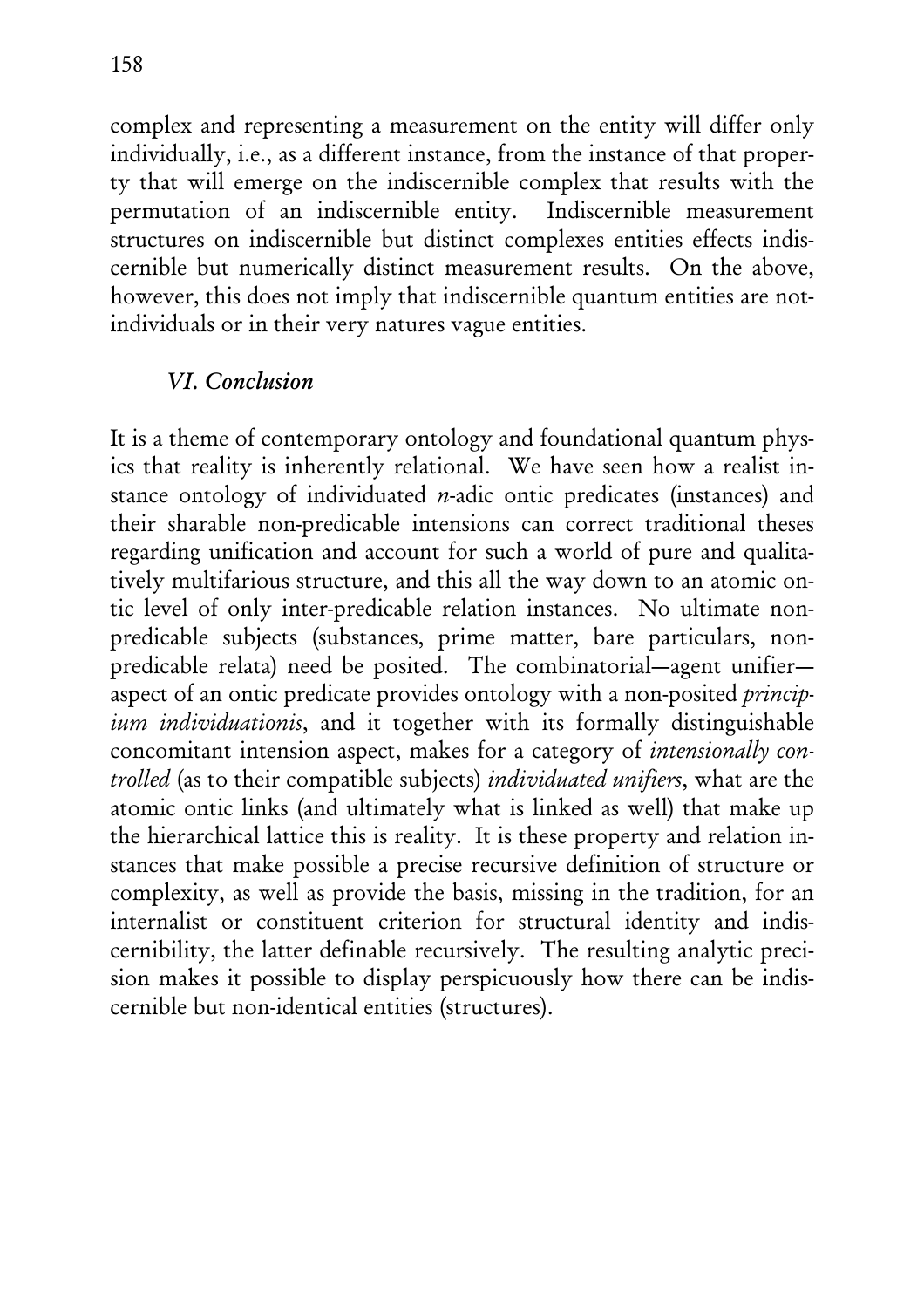### Notes:

1. For arguments for ontological emergence, especially from quantum mechanics, and its distinction from epistemological emergence see M. Silberstein and J. McGeever, 'The Search for Ontological Emergence', The Philosophical Quarterly 49 (1999), pp. 182-200.

2. E.g., and classically, L. von Bertalanffy, General Systems Theory (New York: George Graziller, 1969); Ervin Laszlo, Introduction to Systems Philosophy (New York: Gordon & Breach, 1972). There is an extensive literature on systems theory, and an active ongoing interest as evident from an internet search.

3. See James Ladyman, 'What is Structural Realism?', Studies in History and Philosophy of Science 29 (1998), pp. 409-24. Steven French and James Ladyman, 'Remodelling Structural Realism: Quantum Physics and the Metaphysics of Structure', forthcoming in Synthese. Including an analysis of the historical structuralism of Cassirer and Eddington is Steven French's 'Symmetry, Structure, and the Constitution of Objects', in the PhilSci Archives, Center for the Philosophy of Science, University of Pittsburgh at http://philsci-archive.pitt.edu/. For a more critical view of structural realism see in the same PhilSci Archives Anjan Chakravartty, 'The Structuralist Conception of Objects'. For a trope analysis of the 'relations-inter-related' conception of foundational physics see Andrew Wayne, 'A Trope Ontology for Classical and Quantum Field Theory', forthcoming in a volume edited by W. Myrvold in the University of Western Ontario Series in Philosophy of Science (Kluwer). Also advocating trope theory in this regard is Peter Simons, 'Particulars in Particular Clothing: Three Trope Theories of Substance', *Philosophy and Phenome*nological Research LIV (1994), pp. 553-75. Building upon the analysis given herein, my claim is that, in regard to the current debate over 'ontological structuralism' in the philosophy of science, a realist ontology of unit attributes is superior in explanatory power to nominalistic trope theory.

4. That we have not had an adequate concept of complexity or structure is a complaint of ontologically sensitive system theorists. The reason was identified as far back as by J. H. Marchal in 'On the Concept of a System', Philosophy of Science 42 (1975), pp. 448-68, viz., "A general account of when a relation or set of relations holds among the members of a set is still needed." Such an account is provided herein, it being only possible within an (realist) instance predicate ontology.

5. D. W. Mertz, Moderate Realism and its Logic (New Haven: Yale University Press, 1996). The ontology is described succinctly in the more recent 'Combinatorial Predication and the Ontology of Unit Attributes', The Modern Schoolman LXXIX (2002), pp. 163-97, and 'Individuation and Instance Ontology', Australasian Journal of Philosophy 79 (2001), pp. 45-61. The particularized predicate logic (PPL) inherent in the instance ontology and given initially in Moderate Realism is perfected in 'The Logic of Instance Ontology', Journal of Philosophical Logic 28 (1999), pp. 81-111.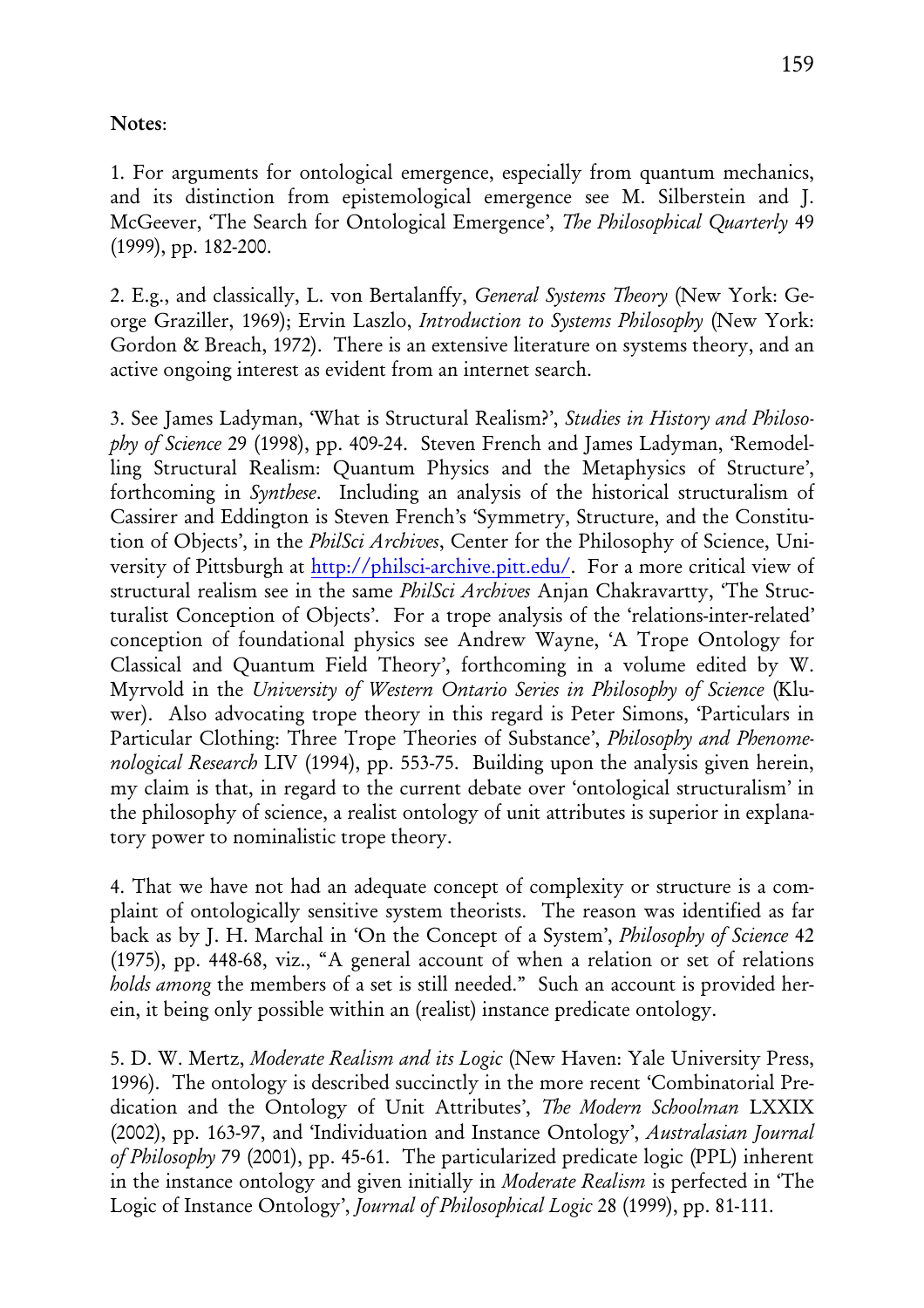6. See Jeffrey Brower, 'Medieval Theories of Relations', The Stanford Encyclopedia of Philosophy (Summer 2001 Edition), Edward N. Zalta (ed.), URL http://plato.stanford. edu/archives/sum2001/entries/relations-medieval/

7. See my 'Combinatorial Predication' and 'Individuation and Instance Ontology'.

8. E.g., as found in D. M. Armstrong, Nominalism & Realism: Universals & Scientific Realism, Vol. 1 (Cambridge: Cambridge University Press, 1978) , and Reinhardt Grossmann, The Categorical Structure of the World (Bloomington, IN: Indiana University Press, 1983).

9. Even F. H. Bradley, one of the best-known modern antagonist of the reality of relations, noted that it is of the nature of a relation (at least if it is not reflexive) to be both a 'between' and a 'together, by which he meant that a predicable relation has a mediating role of holding its relata both apart and distinct as well as unified or joined, analogous to a rigid connecting rod between thus linked but separate subject nodes. See Bradley's 'Relations' in Collected Essays, Vol. 2 (Westport, CT: Greenwood Press, 1970), pp. 634ff.

10. Such diagrams are found, for example, in Rudolf Carnap's Introduction to Symbolic Logic (New York: Dover, 1958), pp. 118.

11. Ludwig Wittgenstein, Tractatus Logico-Philosophicus (London: Routledge & Kegan Paul, 1961), p. 7, Prop. 1.1; p. 13, Prop. 2.05. Bertrand Russell's views on facts are distributed throughout his works, but is succinctly put in his summary  $My Phi$ losophical Development (London: Allen & Unwin, 1959), pp. 112-13. D. M. Armstrong, A World of States of Affairs (Cambridge: Cambridge University Press, 1997). For an alternate analysis of concrete reality as purely structural, one built up from a single dyadic symmetric relation, see Randall Dipert, 'The Mathematical Structure of the World: The World as Graph', The Journal of Philosophy XCIV (1997), pp. 329- 58. This sort of reduction of reality to a single 'kind' of relation smacks of an a priori formal modeling, whereas the analysis herein allows reality to be composed of various properties and relations of whatever kinds and polyacities that it may and apparently does have.

12. Thomas Aquinas, Commentary on the Metaphysics of Aristotle, 2 Vols., trans. John Rowan (Chicago: Henry Regnery Co., 1961).

13. Moderate Realism, pp. 51-58.

14. Aristotle's Metaphysics, translated by W. D. Ross and found in Richard McKeon, The Basic Works of Aristotle (New York: Random House, 1941).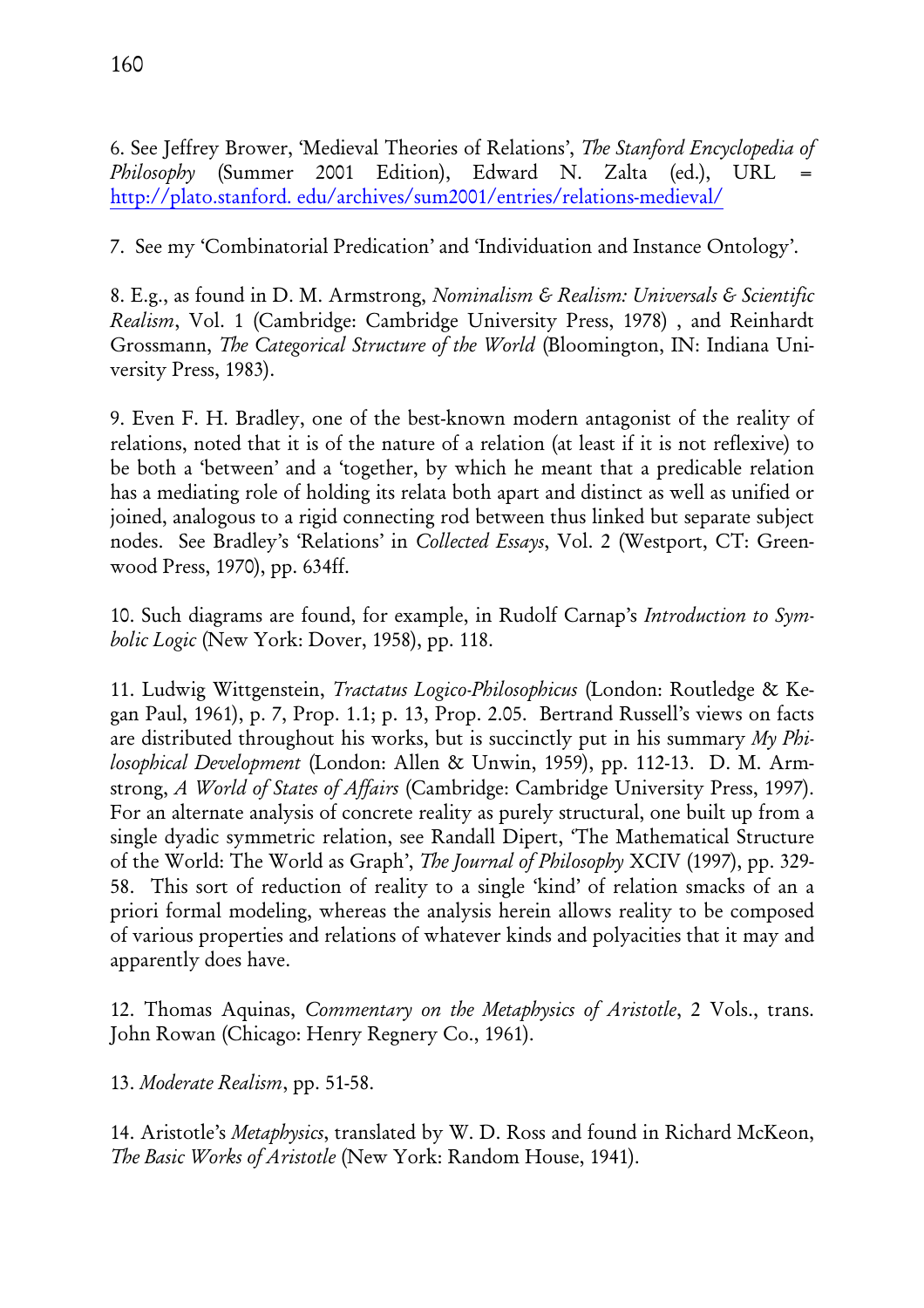15. Thomas Aquinas, Summa Theologica, 3 Vols., trans. Fathers of the English Dominican Province (New York: Benzigner Brothers, Inc., 1947).

16. Thomas Aquinas, On the Truth of the Catholic Faith (Summa Contra Gentiles), Book One: God, trans. by Anton Pegis (Garden City, NY: Doubleday & Co., Inc., 1955).

17. John Duns Scotus, Ordinatio, II. d.3, part 1, qq. 1-6, in Paul Spade, Five Texts on the Mediaeval Problem of Universals (Indianapolis, IN: Hackett Publishing Co., 1994), pp.101.

18. Thomas Aquinas, On Spiritual Creatures (De Spiritualibus Creaturis), trans. M. Fitzpatrick and J. Wellmuth (Milwaukee: Marquette University Press, 1949).

19. Francisco Suarez, On the Various Kinds of Distinctions (Disputationes Metaphysicae, Disputation VII, de variis distinctionum generibus), trans. Cyril Vollert, S.J., (Milwaukee: Marquette University Press, 1947).

20. For arguments against bare particulars see my 'Individuation and Instance Ontology'. For an argument that even Aristotle, from which the tradition of individuating prime matter originated, would have rejected the notion of an absolutely qualityless substrate see Theodore Scaltsas, Substances and Universals in Aristotle's Metaphysics (Ithaca, NY: Cornell University Press, 1994), pp. 222-28.

21. This was the view of Keith Campbell in Abstract Particulars (Oxford: Basil Blackwell, 1990). Campbell has subsequently modified his views to allow for certain relations that resist foundational reduction. See his 'Unit Properties, Relations, and Spatio-Temporal Naturalism', The Modern Schoolman LXXIX (2002), pp. 151- 62.

22. See Mark Henninger, Relations: Medieval Theories, 1250-1325 (Oxford: Clarendon Press, 1989), and Jeffrey Brower, 'Medieval Theories of Relations', Stanford Encyclopedia of Philosophy.

23. William of Ockham, Ordinatio, d.2, qq. 4-8, in Paul Spade, Five Texts on the Mediaeval Problem of Universals, p. 172.

24. Herbert Hochberg, 'The Wiener-Kuratowski Procedure and the Analysis of Order', Analysis 41 (1981), pp. 161-63.

25. Moderate Realism, pp. 51-58.

26. Bertrand Russell, The Principles of Mathematics, 2d. ed., (1903: reprt. ed., New York: Norton, 1938), pp. 221ff.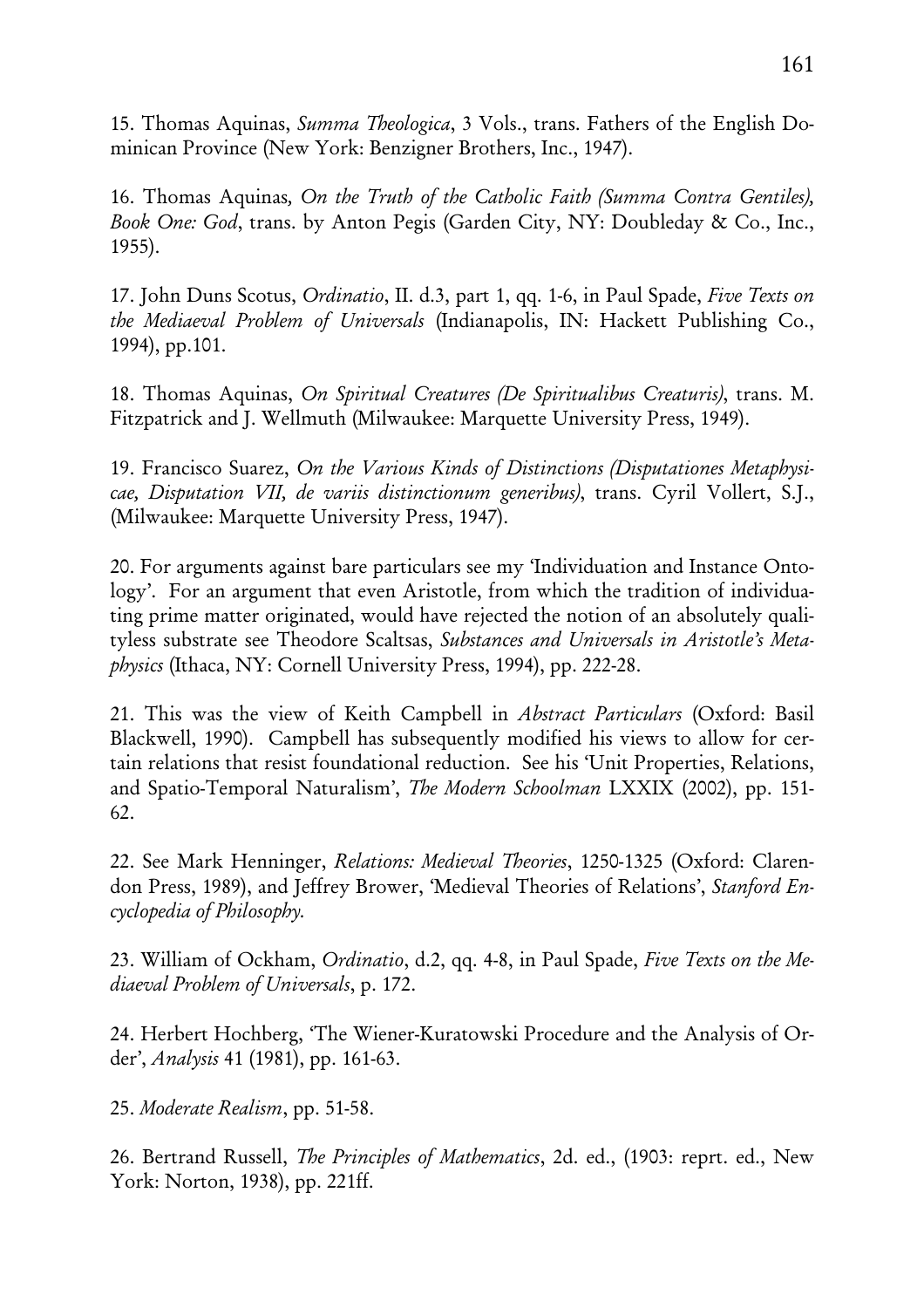27. Moderate Realism, pp. 163-73.

28. Bradley, 'Relations', cited in Note 9.

29. Ibid., p. 672.

30. William of Ockham, Ockham's Theory of Terms: Part I of the Summa Logicae, trans. by Michael Loux (Notre Dame, IN: University of Notre Dame Press, 1974), p. 170.

31. Bertrand Russell, 'Some Explanations in Reply to Mr. Bradley', Mind 19 (1908), pp. 373-8. Also see my 'Individuation and Instance Ontology'.

32. Gustav Bergmann, Realism (Madison, WI: University of Wisconsin Press, 1967), pp. 9, 42ff; Herbert Hochberg, 'A Refutation of Moderate Nominalism,' Australasian Journal of Philosophy 66 (1988), pp. 188-207; P. F. Strawson, Individuals (London: Methuen, 1971), pp. 168ff.

33. See my 'Combinatorial Predication' and 'Individuation and Instance Ontology'.

34. Ibid.

35. Ibid.

36. E.g., Scotus, Ordinatio II. d.3, part 1, qq. 1-6, in Spade, Five Texts on the Mediaeval Problem of Universals, pp.101-02.

37. D. M. Armstrong, A World of States of Affairs, pp. 68, 109; James P. Moreland, 'Theories of Individuation: A Reconsideration of Bare Particulars', Pacific Philosophical Quarterly 79 (1998), pp. 251-63.

38. Michael Loux, Metaphysics: A Contemporary Introduction (New York: Routledge, 1998), pp. 117ff.; E. J. Lowe, The Possibility of Metaphysics (Oxford: Clarendon Press, 1998), pp. 180-83, 197.

39. For Ockham reference, see Note 23; Campbell, Abstract Particulars, p.69.

40. See Note 19. For an analogical explanation of the formal distinction see 'Individuation and Instance Ontology'.

41. Campbell, Abstract Particulars, p. 56.

42. D. M. Armstrong, Nominalism & Realism, pp. 109, 111; and States of Affairs, pp. 114-19.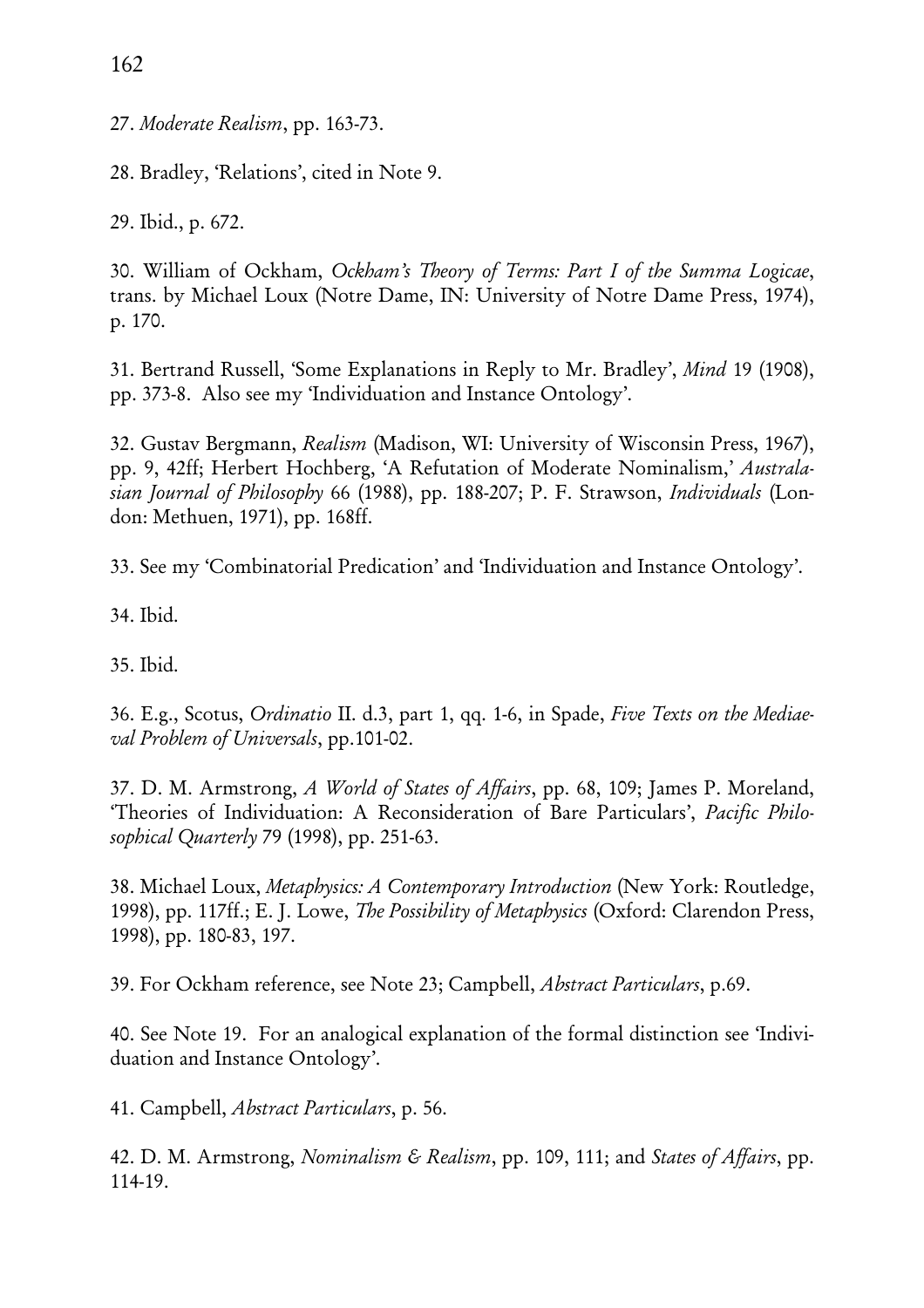43. The Ontic Predication Thesis in the form of  $O$ " incorporates two theses given separately in my *Moderate Realism*: the Principles of Immanent Instance Realism (IR), p. 11, and Instance Predicates (IP), p. 26.

44. Id is given in its PPL formalization (utilizing the device of 'extended binding' by intension quantifiers) in 'The Logic of Instance Ontology', and Moderate Realism, p. 213.

45. Peter Simons, Parts: A Study in Ontology (Oxford: Clarendon Press, 1987), p. 327.

46. One disanalogy of spatial diagrams for depicting *n*-adic relations for  $n > 2$  is that it gives the impression that all such relations are reducible to conjunctions of dyadic relations. That this is not possible see my 'Peirce: Logic, Categories, and Triads', Transactions of the Charles S. Peirce Society XV (1979), pp. 158-75.

47. Steven French, 'Identity and Individuality in Classical and Quantum Physics', Australasian Journal of Philosophy 67 (1989), pp. 432-46.

48. Steven French and Decio Krause, 'Quantum Objects are Vague Objects', Sorites 6 (1996), pp. 21-33.

49. French and Ladyman, 'Remodelling Structural Realism'.

50. See Bernard Katz, 'The identity of Indiscernibles Revisited', Philosophical Studies 44 (1983), pp. 37-44. Also Richard Swinburne, 'Thisness', Australasian Journal of Philosophy 73 (1995), pp. 389-400.

51. This terminology is used in the overview article by Peter Forrest, 'The Identity of Indiscernibles', The Stanford Encyclopedia of Philosophy (Summer 2002 Edition), Edward N. Zalta (ed.), URL =  $\langle \text{http://plato.stanford.edu/archives/}$ sum2002/entries/ identity-indiscernible/>.

52. Gottfried W. Leibniz, 'The Monadology' in Goffried Wilhelm Leibniz: Philosophical Papers and Letters, 2d. ed., trans. & ed. by Leroy Loemker (Dordrecht: Reidel, 1969), p. 467.

53. Loux, Metaphysics, p. 107.

54. IND corrects the definition of indiscernibility that I had given previously (e.g., in Moderate Realism and 'The Logic of Instance Ontology'), viz., what is a liberalization on the conditions of Id:

Entities a and b are indiscernible if and only if, for every monadic property  $\mathrm{P}^1,$  there is an instance  $\mathrm{P}^1$  of  $\mathrm{P}^1$  such that  $\mathrm{P}^1$  (a) if and only if there is an instance  ${\rm P^1}$ ; of  ${\rm P^1}$  such that  ${\rm P^1}$ ;(b).